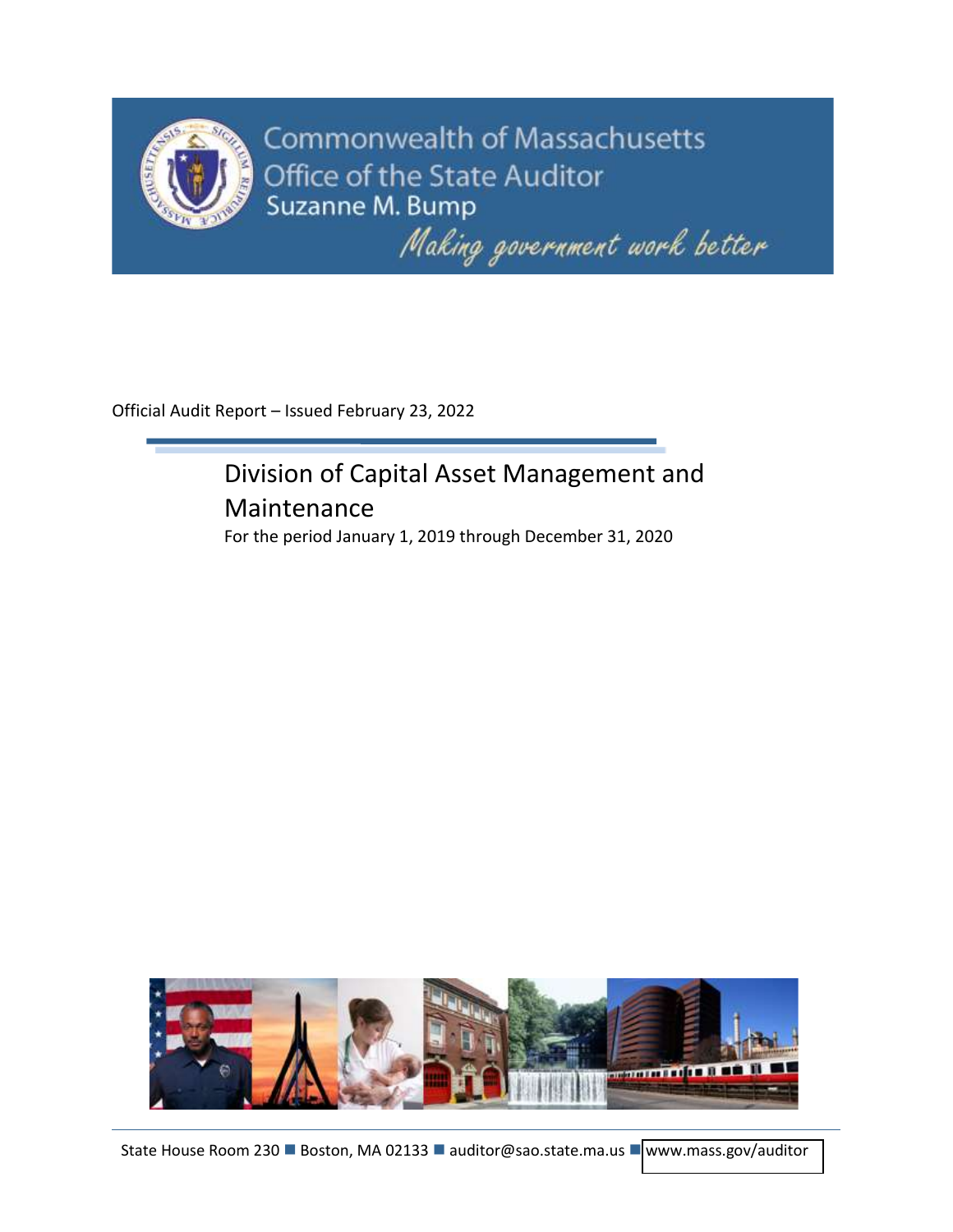

Commonwealth of Massachusetts Office of the State Auditor Suzanne M. Bump

Making government work better

February 23, 2022

Ms. Carol Gladstone, Commissioner Division of Capital Asset Management and Maintenance 1 Ashburton Place, 15th Floor Boston, MA 02108

Dear Ms. Gladstone:

I am pleased to provide this performance audit of the Division of Capital Asset Management and Maintenance. This report details the audit objectives, scope, methodology, findings, and recommendations for the audit period, January 1, 2019 through December 31, 2020. My audit staff discussed the contents of this report with management of the agency, whose comments are reflected in this report.

I would also like to express my appreciation to the Division of Capital Asset Management and Maintenance for the cooperation and assistance provided to my staff during the audit.

Sincerely,

Suzanne M. Bump Auditor of the Commonwealth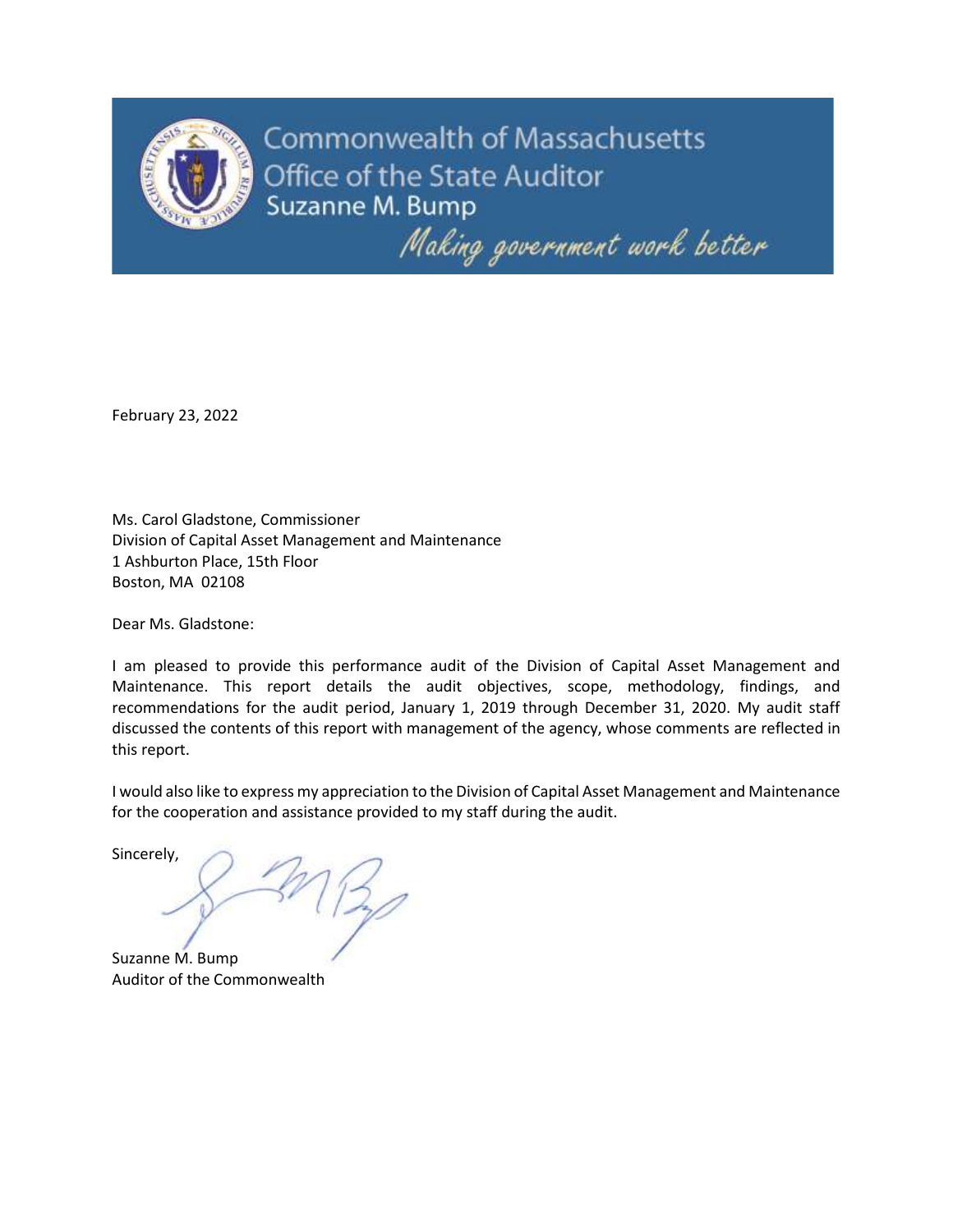## **TABLE OF CONTENTS**

| 1. | The Division of Capital Asset Management and Maintenance did not have adequate processes in place to<br>help ensure that its contractors met its workforce participation goals for women and minorities.  13 |
|----|--------------------------------------------------------------------------------------------------------------------------------------------------------------------------------------------------------------|
| 2. | DCAMM did not ensure that contractors completed projected staffing tables each quarter that identified                                                                                                       |
| 3. | DCAMM did not maintain adequate documentation to support all the information in its annual reports to                                                                                                        |
| 4. | DCAMM's internal control plan was not updated with a 2019 coronavirus pandemic component.  19                                                                                                                |
| 5. | DCAMM did not retain employees' cybersecurity awareness training certificates.  20                                                                                                                           |
|    |                                                                                                                                                                                                              |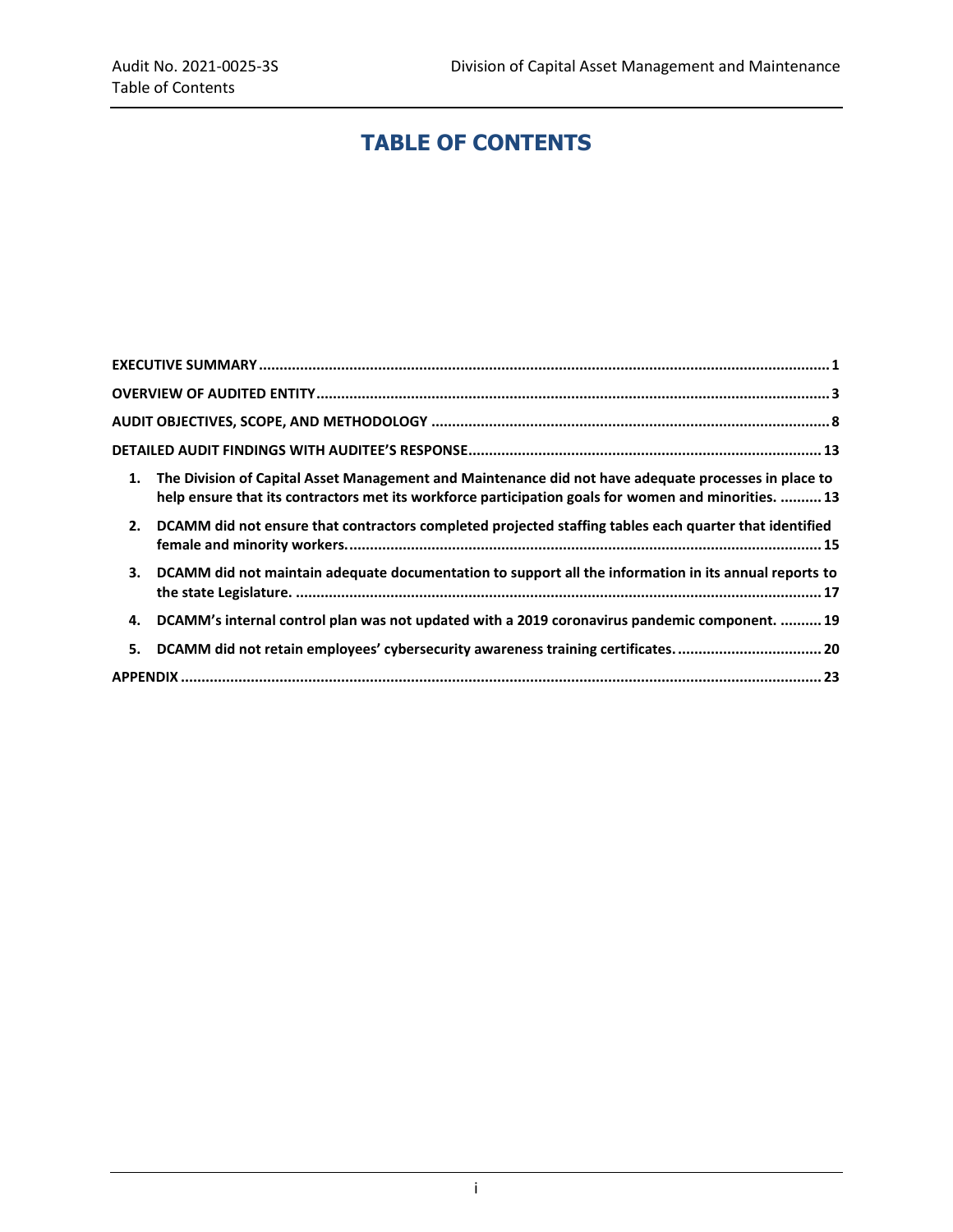## **LIST OF ABBREVIATIONS**

| <b>B2GNow</b> | <b>Business to Government Now</b>                        |
|---------------|----------------------------------------------------------|
| CM.           | construction manager                                     |
| <b>CMAR</b>   | construction manager at risk                             |
| CO.           | compliance officer                                       |
| COVID-19      | 2019 coronavirus                                         |
| <b>CTR</b>    | Office of the Comptroller of the Commonwealth            |
| <b>DCAMM</b>  | Division of Capital Asset Management and Maintenance     |
| <b>DSB</b>    | designer selection board                                 |
| <b>EOAF</b>   | <b>Executive Office for Administration and Finance</b>   |
| <b>EOTSS</b>  | Executive Office of Technology Services and Security     |
| <b>ICP</b>    | internal control plan                                    |
| LCPTracker    | Labor Compliance Program Tracker                         |
| <b>MMARS</b>  | Massachusetts Management Accounting and Reporting System |
| <b>OLSOP</b>  | Office of Leasing and State Office Planning              |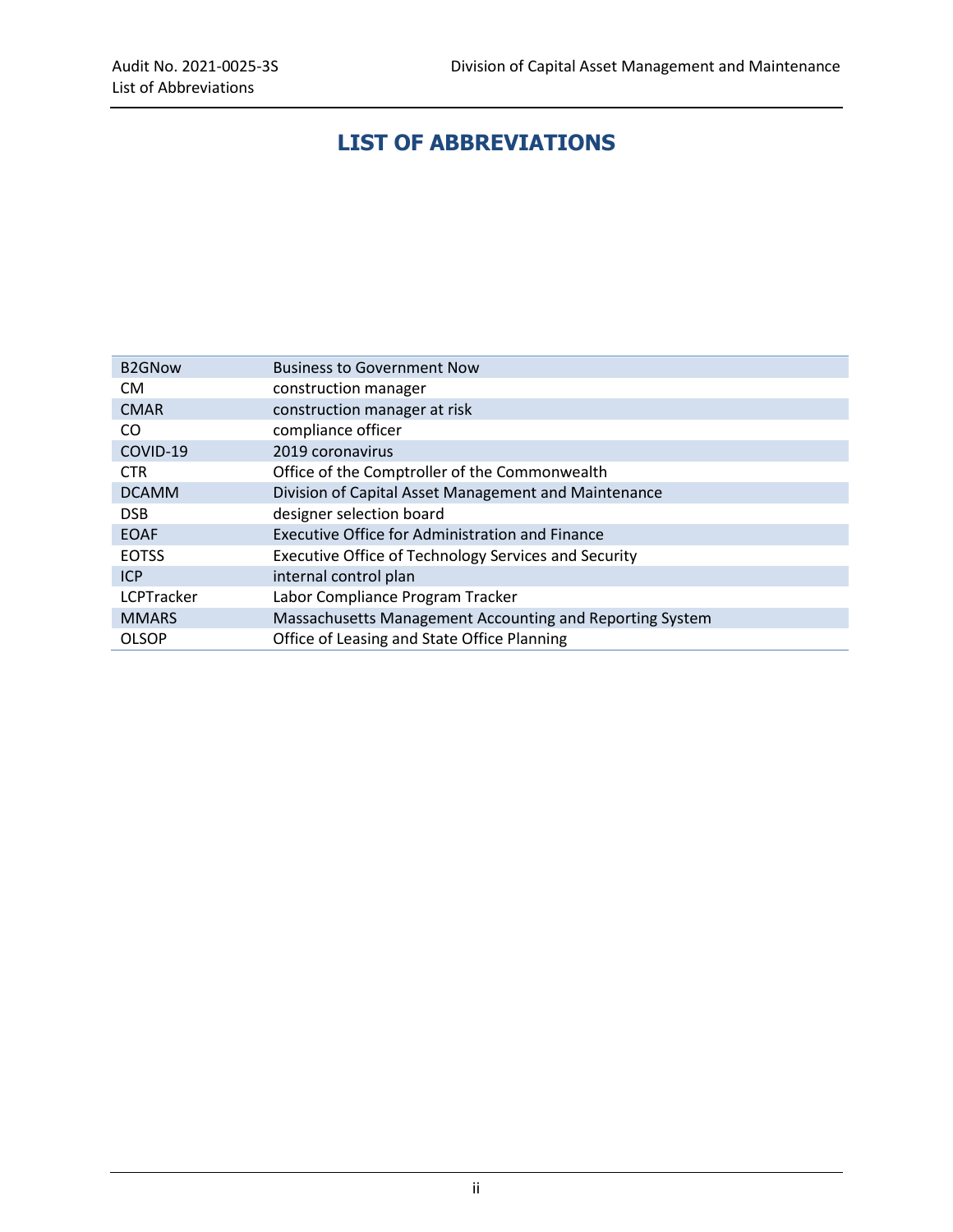$\overline{a}$ 

## **EXECUTIVE SUMMARY**

<span id="page-4-0"></span>In accordance with Section 12 of Chapter 11 of the Massachusetts General Laws, the Office of the State Auditor has conducted a performance audit of the Division of Capital Asset Management and Maintenance (DCAMM) for the period January 1, 2019 through December 31, 2020. The purpose of our audit was to determine the following:

- Did DCAMM have internal tracking, oversight, and enforcement procedures to ensure that contractors complied with the workforce participation goals<sup>1</sup> established by Section 44A(1)(G) of Chapter 149 of the General Laws?
- Did DCAMM monitor quarterly contractor notifications regarding minority and woman workforce participation goals as required by the general conditions of the Commonwealth's standard construction contract, which DCAMM uses for most construction projects?
- Did DCAMM ensure that contractors were certified before awarding contracts in accordance with Sections 4.03 and 4.04 of Title 810 of the Code of Massachusetts Regulations?
- Did DCAMM update its internal control plan (ICP) to address the 2019 coronavirus (COVID-19) pandemic as required by the Office of the Comptroller of the Commonwealth's (CTR's) guide "COVID-19 Pandemic Response Internal Controls Guidance"?
- Did DCAMM ensure that its employees received annual cybersecurity awareness training as required by the Executive Office of Technology Services and Security's Information Security Risk Management Standard IS.010?

| <b>Finding 1</b><br>Page 13 | DCAMM did not have adequate processes in place to help ensure that its contractors met its<br>workforce participation goals for women and minorities.                                                                                                                                                                                                                          |
|-----------------------------|--------------------------------------------------------------------------------------------------------------------------------------------------------------------------------------------------------------------------------------------------------------------------------------------------------------------------------------------------------------------------------|
| Recommendation<br>Page 14   | DCAMM should develop policies and procedures to effectively monitor the extent to which<br>each contractor achieves workforce participation goals for women and minorities. These<br>policies and procedures should establish the conditions under which DCAMM will use<br>enforcement provisions against contractors that do not meet their workforce participation<br>goals. |
| <b>Finding 2</b><br>Page 15 | DCAMM did not ensure that contractors completed projected staffing tables each quarter<br>that identified female and minority workers.                                                                                                                                                                                                                                         |
| Recommendation<br>Page 17   | DCAMM should develop policies and procedures, including a monitoring component, to<br>ensure that all contractors work toward meeting its workforce participation goals for female<br>and minority workers every quarter.                                                                                                                                                      |

Below is a summary of our findings and recommendations, with links to each page listed.

<sup>1.</sup> Workforce participation goals are the percentages of work hours for each construction contract that must be worked by minorities and women.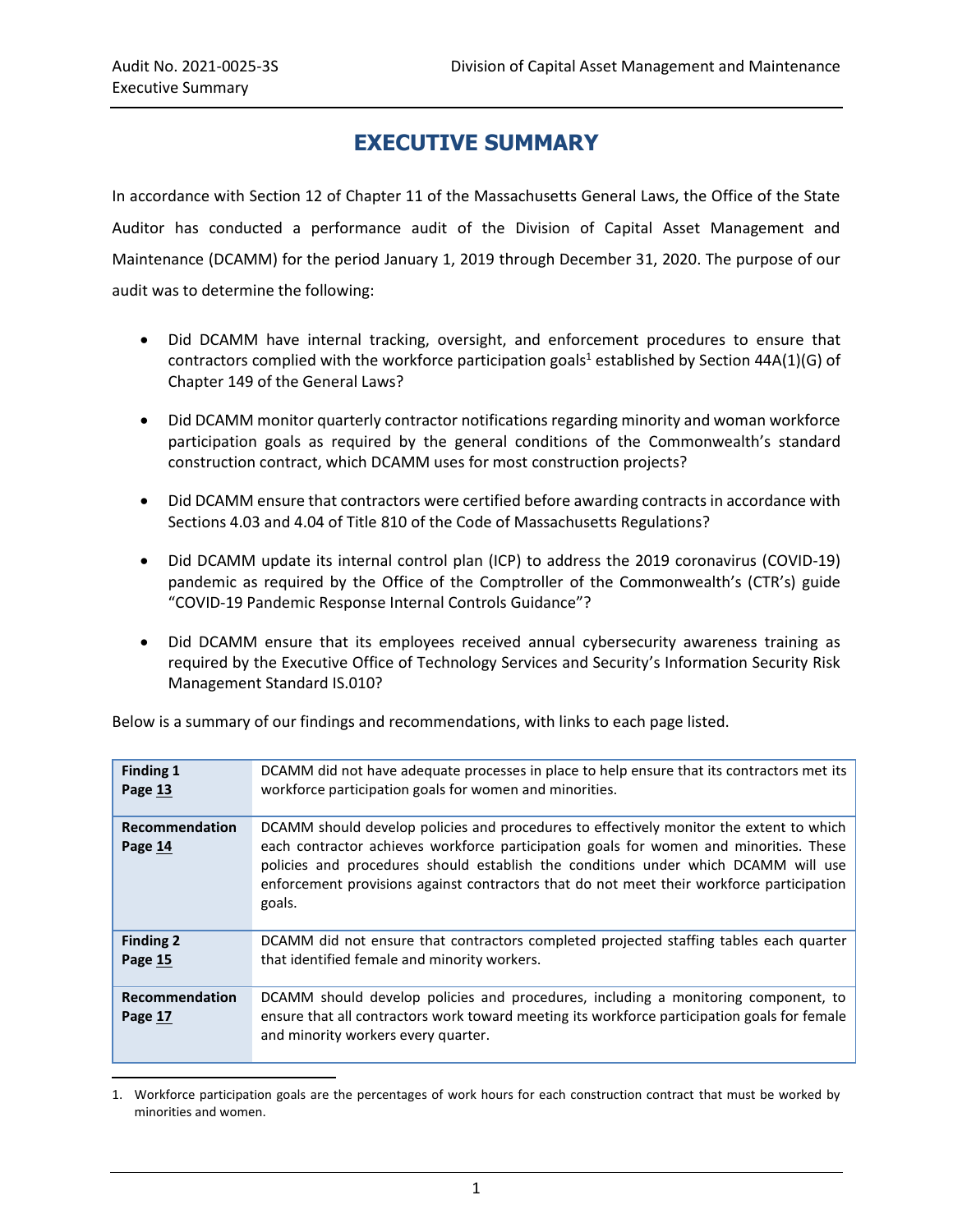| <b>Finding 3</b><br>Page 17       | DCAMM did not maintain adequate documentation to support all the information in its<br>annual reports to the state Legislature.                                                                                                                                            |  |  |  |  |
|-----------------------------------|----------------------------------------------------------------------------------------------------------------------------------------------------------------------------------------------------------------------------------------------------------------------------|--|--|--|--|
| Recommendation<br>Page 18         | DCAMM should develop policies and procedures that require its staff to perform and retain<br>regular reconciliations of its certified payroll data to ensure completeness and accuracy.                                                                                    |  |  |  |  |
| <b>Finding 4</b><br>Page 19       | DCAMM's ICP was not updated with a COVID-19 component.                                                                                                                                                                                                                     |  |  |  |  |
| <b>Recommendation</b><br>Page 20  | DCAMM should establish policies and procedures, including a monitoring component, for<br>updating its ICP when significant changes occur.                                                                                                                                  |  |  |  |  |
| <b>Finding 5</b><br>Page 20       | DCAMM did not retain employees' cybersecurity awareness training certificates.                                                                                                                                                                                             |  |  |  |  |
| <b>Recommendations</b><br>Page 21 | keep cybersecurity awareness training certificates in employee<br>DCAMM should<br>1.<br>personnel files.<br>2.<br>DCAMM should develop a formal process to ensure that cybersecurity awareness training<br>certificates are collected and retained in all personnel files. |  |  |  |  |

## **Post-Audit Action**

During our audit, DCAMM updated its ICP, an agency-wide document that summarizes risks and controls for all of its business operations, to include recommendations from CTR's "COVID-19 Pandemic Response Internal Controls Guidance" (see [Finding 4\)](#page-22-0). This updated ICP included telework, return-to-office plans, and a risk assessment of the impact of COVID-19 on department operations.

DCAMM's management indicated that, as a result of the problems identified in **Finding 5**, the agency implemented a process to ensure that cybersecurity awareness training certificates would be collected and retained in employees' files.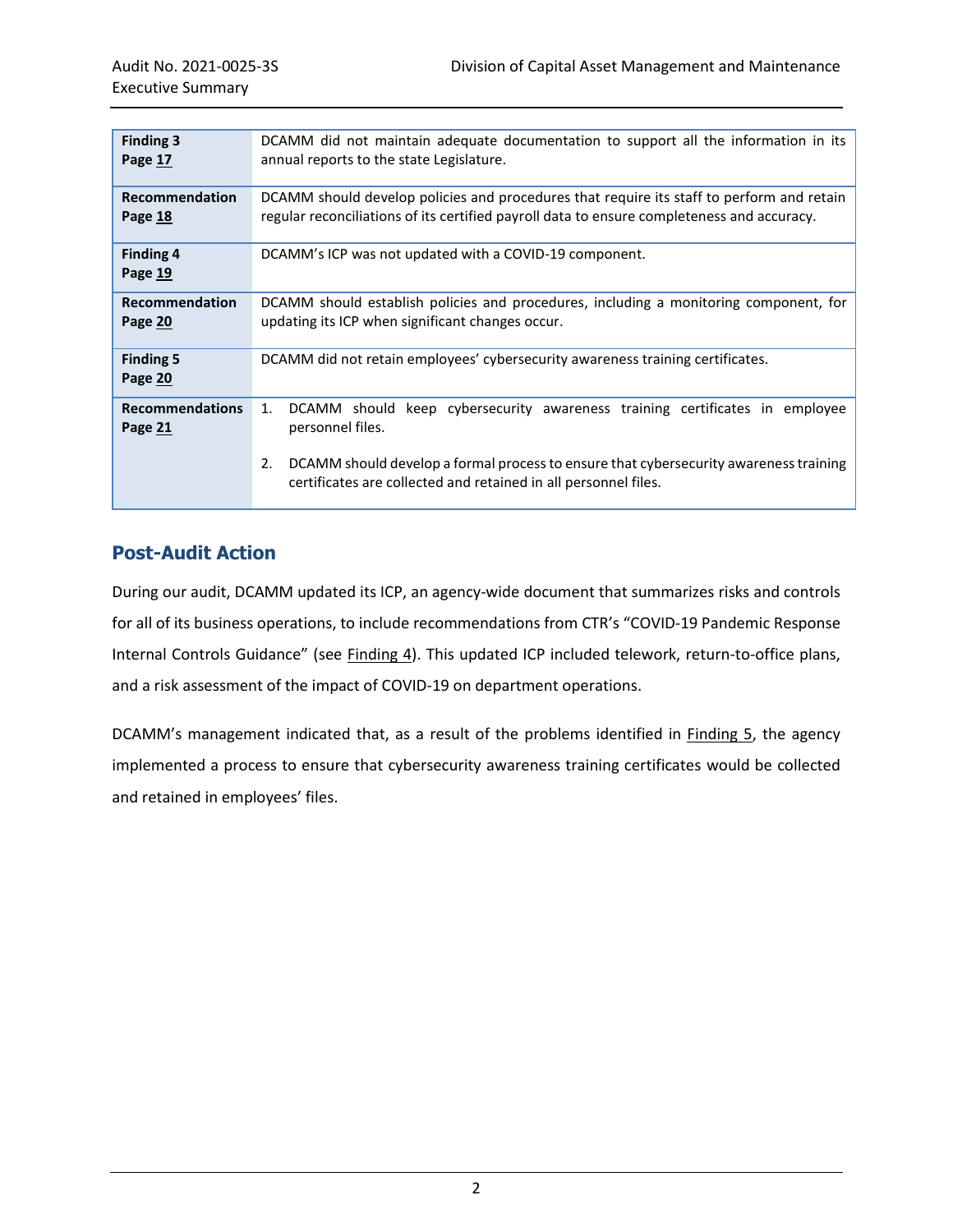$\overline{\phantom{a}}$ 

## **OVERVIEW OF AUDITED ENTITY**

<span id="page-6-0"></span>The Division of Capital Asset Management and Maintenance (DCAMM) is the state agency responsible for major public construction and real estate for the Commonwealth. DCAMM was established by Chapter 579 of the Acts of 1980 as a division within the Executive Office for Administration and Finance (EOAF) to create a professional building design and construction agency and an independent board within EOAF, the Designer Selection Board, to select design consultants. DCAMM's main office is on the 15th floor of 1 Ashburton Place in Boston.

DCAMM is administered by a commissioner, who is appointed by the Secretary of EOAF with written approval from the Governor. The commissioner appoints deputy commissioners, associate deputy commissioners, and legal counsel as appropriate to manage and oversee DCAMM's operations. Descriptions of DCAMM's operational components appear in the [Appendix](#page-26-0) to this report. DCAMM received state appropriations of \$19,118,113 and \$22,603,445, respectively, for fiscal years 2019 and 2020. As of December 31, 2020, DCAMM had 424 employees.

DCAMM manages more than two billion dollars annually in state-funded construction projects and manages more than 550 active leases, consisting of more than five million square feet of office space that house state agencies. DCAMM is also responsible for assisting, and consulting with, state agencies on constructing and maintaining state facilities. During our audit period, DCAMM administered 172 projects<sup>2</sup> with an estimated cost obligation<sup>3</sup> of \$2,483,527,292, ranging in value from \$112,952 to \$375,500,000. Of the total cost obligation, \$20,699,558 (0.8%) was awarded to 58 minority-owned businesses and \$55,381,535 (2.2%) was awarded to 58 woman-owned businesses.<sup>4</sup> For the 172 projects, there were 185 contracts (127 construction contracts and 58 design contracts), consisting of 931 prime contractors<sup>5</sup> and subcontractors with a total of 6,535 employees, of whom 5,961 (91.2%) were employed in construction and 574 (8.8%) in design. For the 127 construction contracts, contractors hired 5,961 individuals, of whom 191 (3.2%) were women and 1,199 (20.1%) were minorities. Payroll for the 5,961 employees associated

<sup>2.</sup> An active project can consist of one or more contracts, which can employ one or more contractors.

<sup>3</sup> . Items such as land acquisitions, equipment, furnishings, and occupant relocation costs were included in the total cost obligation data provided by DCAMM.

<sup>4.</sup> There were 63 total projects, of which 53 were awarded to businesses that were both woman- and minority-owned businesses; 5 were awarded to woman-owned businesses; and 5 were awarded to minority-owned businesses.

<sup>5.</sup> A prime contractor is a business engaged in construction that can bid directly to a state agency that awards the contract and can manage all the subcontractors on a project.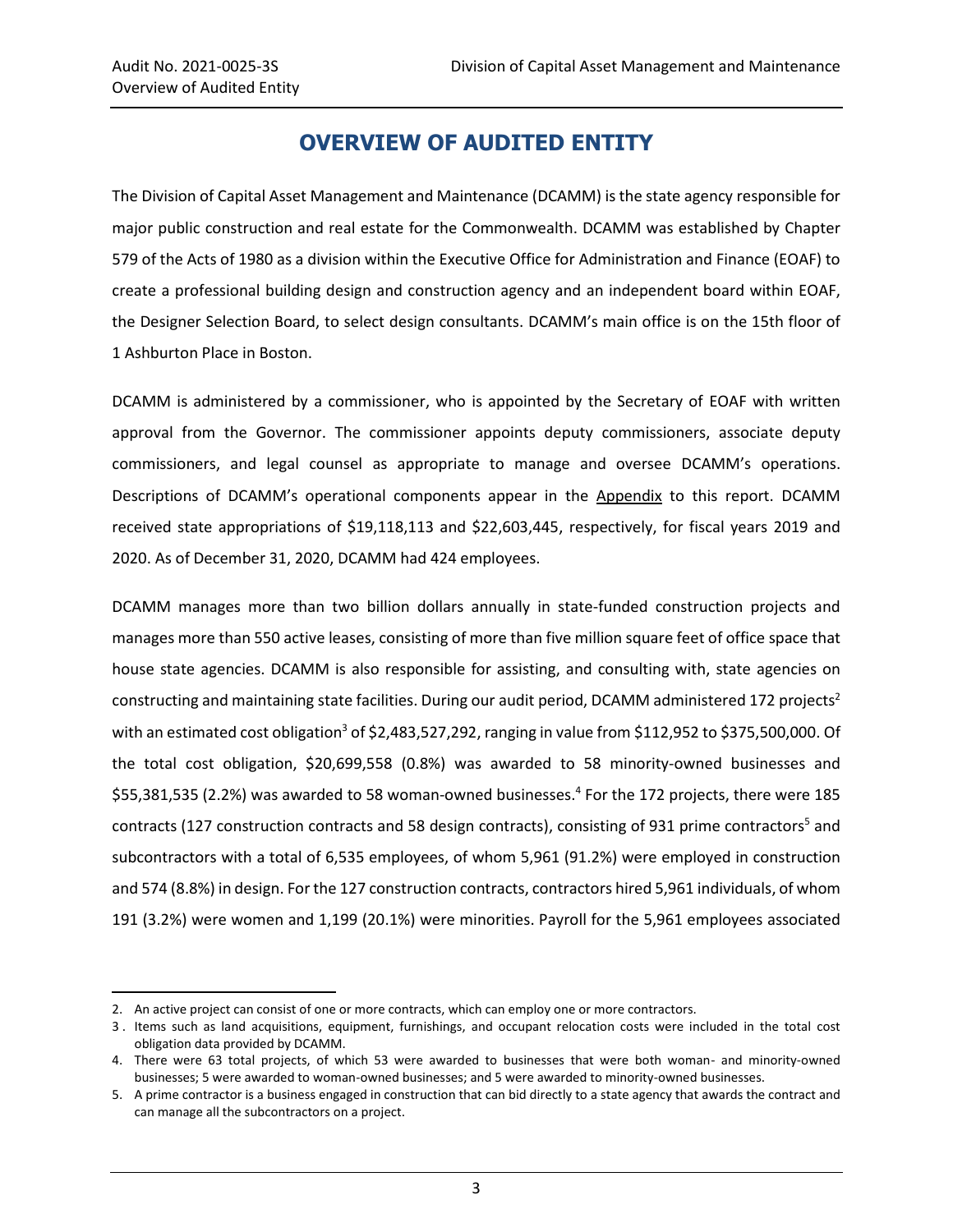with these 127 contracts totaled \$90,246,668, of which female and minority workers accounted for \$1,867,350 (2.1%) and \$12,939,264 (14.3%), respectively.

#### **Construction Project Management**

Public construction projects typically involve three stages: study, planning and design, and construction. The primary method DCAMM uses to manage its construction projects is design-bid-build. In this method, a contract is awarded to design the project and then bids are solicited from contractors to perform the construction phase of the project based on the design specifications.

The second method DCAMM uses is construction manager at risk (CMAR). Chapter 149A of the Massachusetts General Laws enables DCAMM to use the CMAR method on projects with an estimated cost of at least \$5 million. The CMAR method outsources various administrative and managerial responsibilities, as well as risk, from the state agency to a private construction manager (CM) firm. Before construction, the CM firm acts as project manager, providing its expertise and consulting services to DCAMM or the state agency that awards the contract (the awarding authority) and the design team. The goal of this arrangement is to ensure accuracy and practicality in the design documents and to mitigate the risk of unforeseen issues and events that could result in costly change orders. 6 Later in the process, the CM firm acts as general contractor and is responsible for constructing the project according to the awarding authority's specifications within a certain dollar amount, referred to as the guaranteed maximum price.

#### **Certification Process / Project Evaluation**

DCAMM is responsible for certifying companies in the designated categories of work<sup>7</sup> for prime contractors and sub-bidders<sup>8</sup> to bid on construction projects for state agencies. Contractors need to file or renew their certifications annually by submitting an online application in the Business to Government Now (B2GNow) contractor management system and uploading evidence that they meet all the requirements or conditions<sup>9</sup> for the certification that are listed on DCAMM's website. To obtain DCAMM

 $\overline{\phantom{a}}$ 

<sup>6.</sup> Change orders are changes to the scope of work of the original contract that require approval from the awarding authority.

<sup>7.</sup> The categories of work for which DCAMM certifies contractors include items such as painting, plumbing, roofing, and waterproofing.

<sup>8.</sup> A sub-bidder is a subcontractor that submits a bid.

<sup>9.</sup> According to Section 4.04 of Title 810 of the Code of Massachusetts Regulations, DCAMM does not issue a certification to a contractor if the contractor does not meet the requirements, which include a minimum evaluation score of 80 out of 100, all licenses required by law for the category of work, experienced personnel, and a completed application.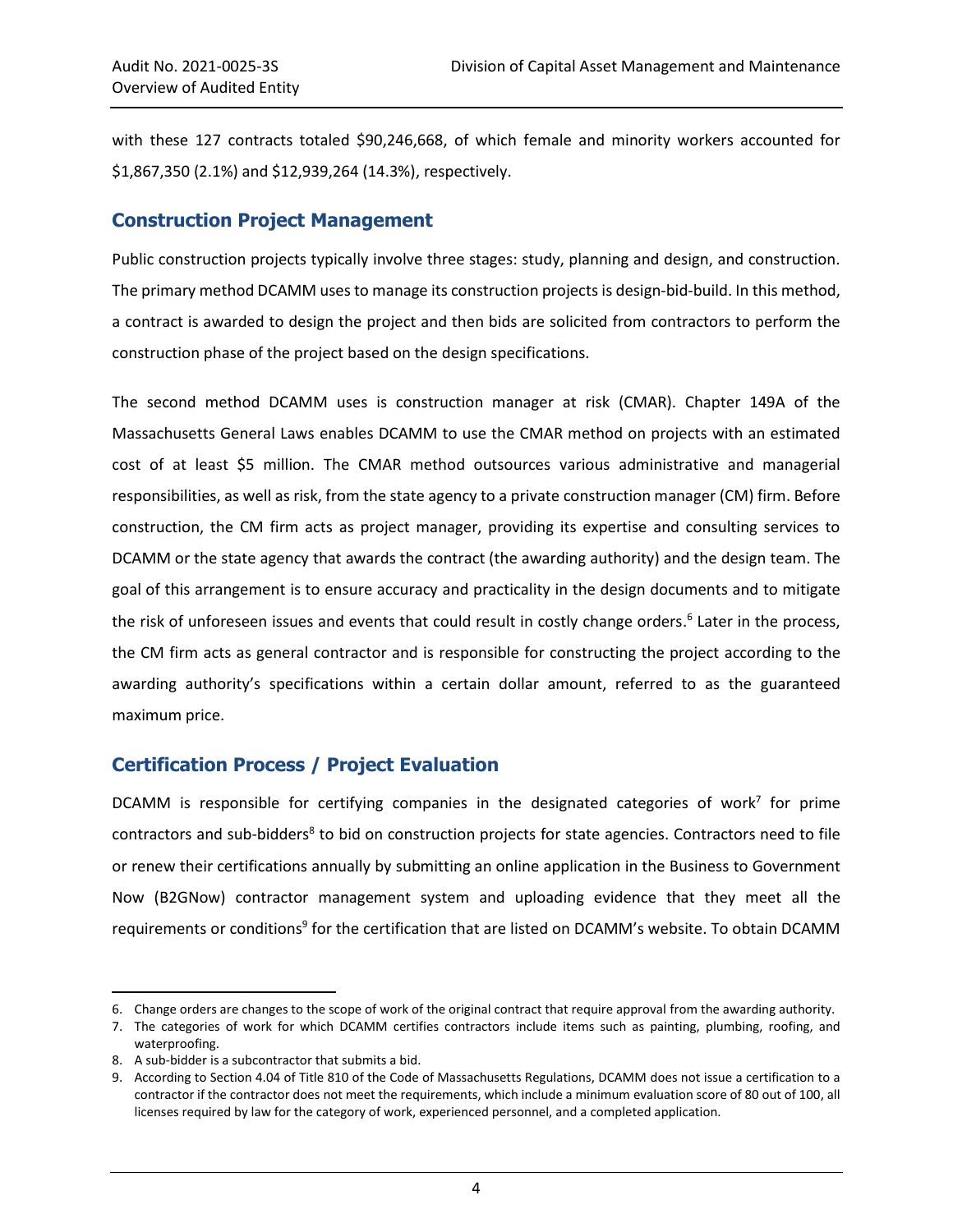certification, contractors must receive three scores of 80 or higher on their project evaluations. Evaluations are completed at the end of each project; if general contractors do not submit evaluation forms to DCAMM, DCAMM requests the forms. If a contractor scores less than 80 on three evaluations in five years, DCAMM does not recertify that contractor. Evaluations for all public and private projects must be signed by an official from the awarding authority.

There are three phases for the certification process: preliminary tasks, audits, and approval and review. During the preliminary (intake) process, the intake coordinator reviews the certification type, application type, company name, application fee payment, and certification status; whether the company has been in business for at least a year; and whether the company has submitted its financial statement / statement of gross revenue to ensure that the application has enough information for DCAMM to complete the certification process. The intake coordinator finishes and signs off on the application and then forwards it to a compliance officer (CO) for a complete review of the documents received. The CO ensures that all required documentation has been received; reviews it in B2GNow to ensure that the information is complete and consistent for the application; approves the application; and forwards it to a manager for final review, approval, and certification.

#### **B2GNow**

B2GNow is a software system that tracks contractors' certifications and compliance with diversity requirements. DCAMM uses it to monitor the certification process and track certified contractors, as well as to document, review, and approve certifications in the three phases of the certification process. Contractors and subcontractors can use B2GNow to view their contracts, submit applications for certification with supporting documentation (financial statements, evaluation forms, and licenses), send certification change requests to DCAMM, and view their certifications.

#### **Construction Workforce Participation**

According to state guidelines, each construction contract should include workforce participation goals: 15.3% of the hours of construction work performed should be done by minority workers and 6.9% by female workers. According to Section 44A(1)(G) of Chapter 149 of the General Laws, enforcement procedures need to be in place to ensure compliance with workforce participation goals. Currently, DCAMM requires contractors to submit weekly workforce reports that include the number of hours worked in each trade by each employee who identifies as a woman, minority, and/or non-minority.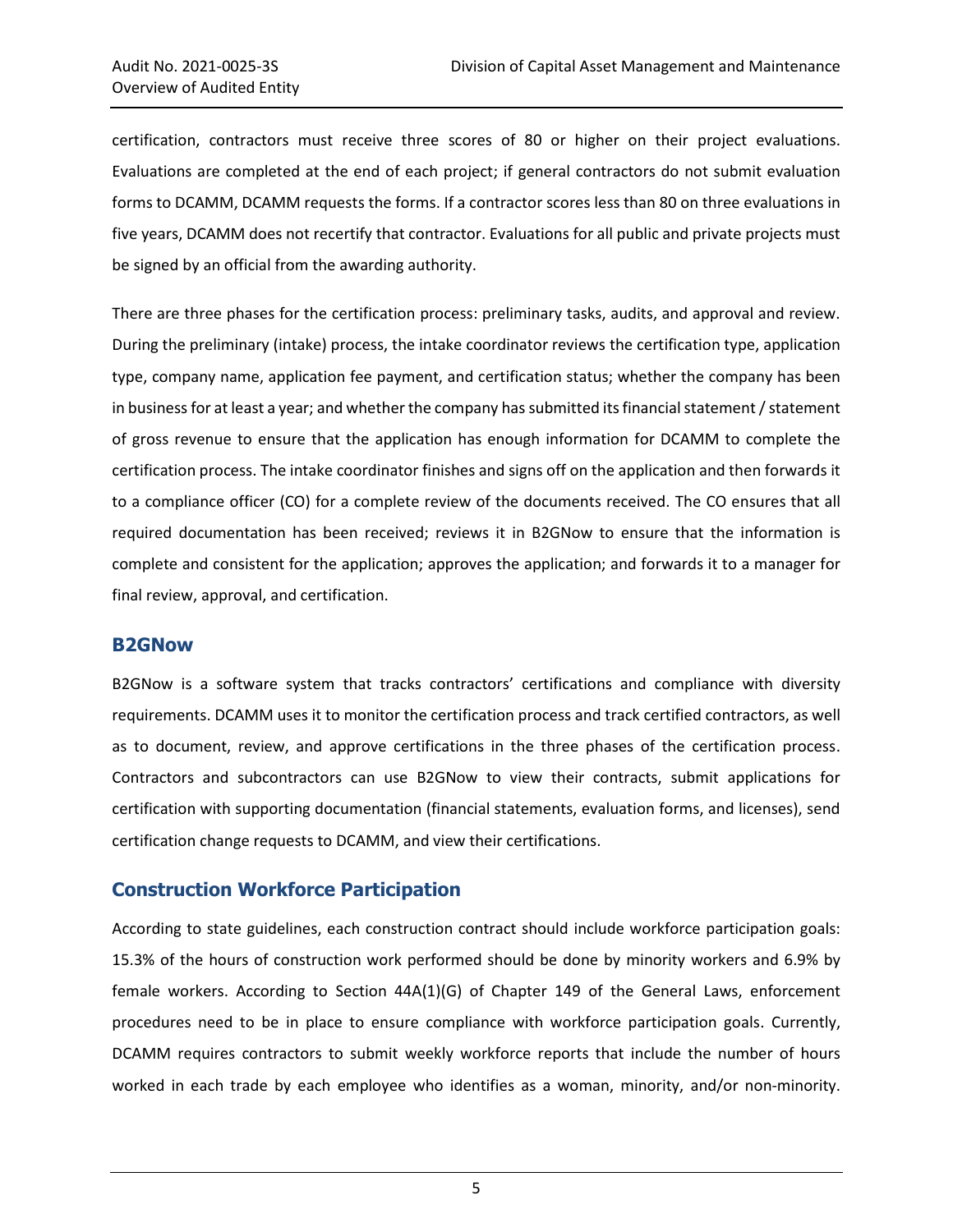Contractors send this information electronically to DCAMM through the Labor Compliance Program Tracker (LCPTracker), a Web-based labor and certified payroll system. In this system, contractors manage employees' profile information and submit certified payroll reports to DCAMM at the end of each week. Contractors electronically sign each payroll report to indicate that the payroll has been certified. DCAMM includes the certified construction hours in its annual report.

#### **LCPTracker**

LCPTracker, which is linked to B2GNow, is an electronic certified payroll reporting software program for contractors to use to submit payroll information weekly to DCAMM for approval. DCAMM automatically accepts the certified payroll in the system. With this software, DCAMM can ensure that workforce participation goals are successfully met by tracking the genders and ethnicities of contractors employed, their backgrounds, their skill levels, and the prevailing wage. DCAMM uses the data in LCPTracker to generate the "Supplier Diversity—Affirmative Marketing Program for Design & Construction" section of its annual report.

## **Office of the Comptroller of the Commonwealth's Pandemic Response Guidance**

On September 30, 2020, the Office of the Comptroller of the Commonwealth provided guidance in response to the 2019 coronavirus (COVID-19) pandemic for state agencies. The guidelines help state agencies that are experiencing significant changes identify their goals, objectives, and risks associated with COVID-19. Objectives can include telework; return-to-office plans; a risk assessment of the impact of COVID-19 on department operations; changes to the business process; safety protocols for employees and visitors; and tracking of COVID-19-related awards and expenditures, which are tracked separately from other federal, state, and local expenditures.

## **Cybersecurity Awareness Training**

The Executive Office of Technology Services and Security (EOTSS) has established policies and procedures that apply to all Commonwealth agencies. Information Security Risk Management Standard IS.010 requires that all Commonwealth personnel be trained annually for cybersecurity awareness. Section 6.2 of the document states,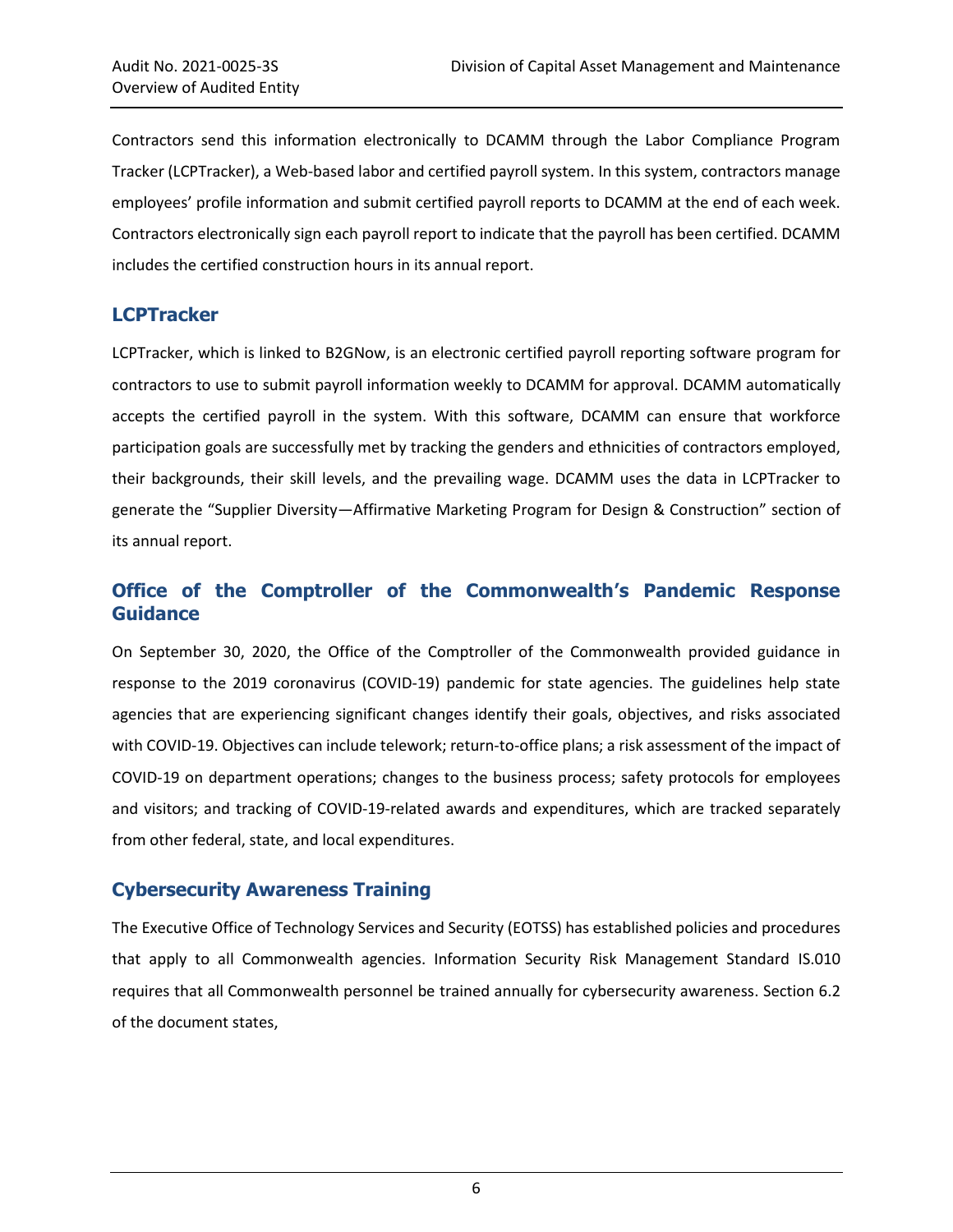The objective of the Commonwealth information security training is to educate users on their responsibility to help protect the confidentiality, availability and integrity of the Commonwealth'<sup>s</sup> **information assets**.

To ensure that employees are clear on their responsibilities, all employees in state executive agencies with access to a Commonwealth-provided email address are required to complete an cybersecurity awareness course every year. EOTSS notifies employees when the required training is available, and they must complete it within 45 days after receiving the email. All new hires must complete an initial security awareness training course within 30 days after their orientation; this can be in addition to other agencyspecific or role-based training. The training, provided by cybersecurity experts at the company KnowBe4, includes a short video, interactive segments, and a few knowledge-check questions per topic. After completing the training, employees receive a certificate proving they passed the course. EOTSS, the state Human Resources Division, and training administrators can review who has completed the training.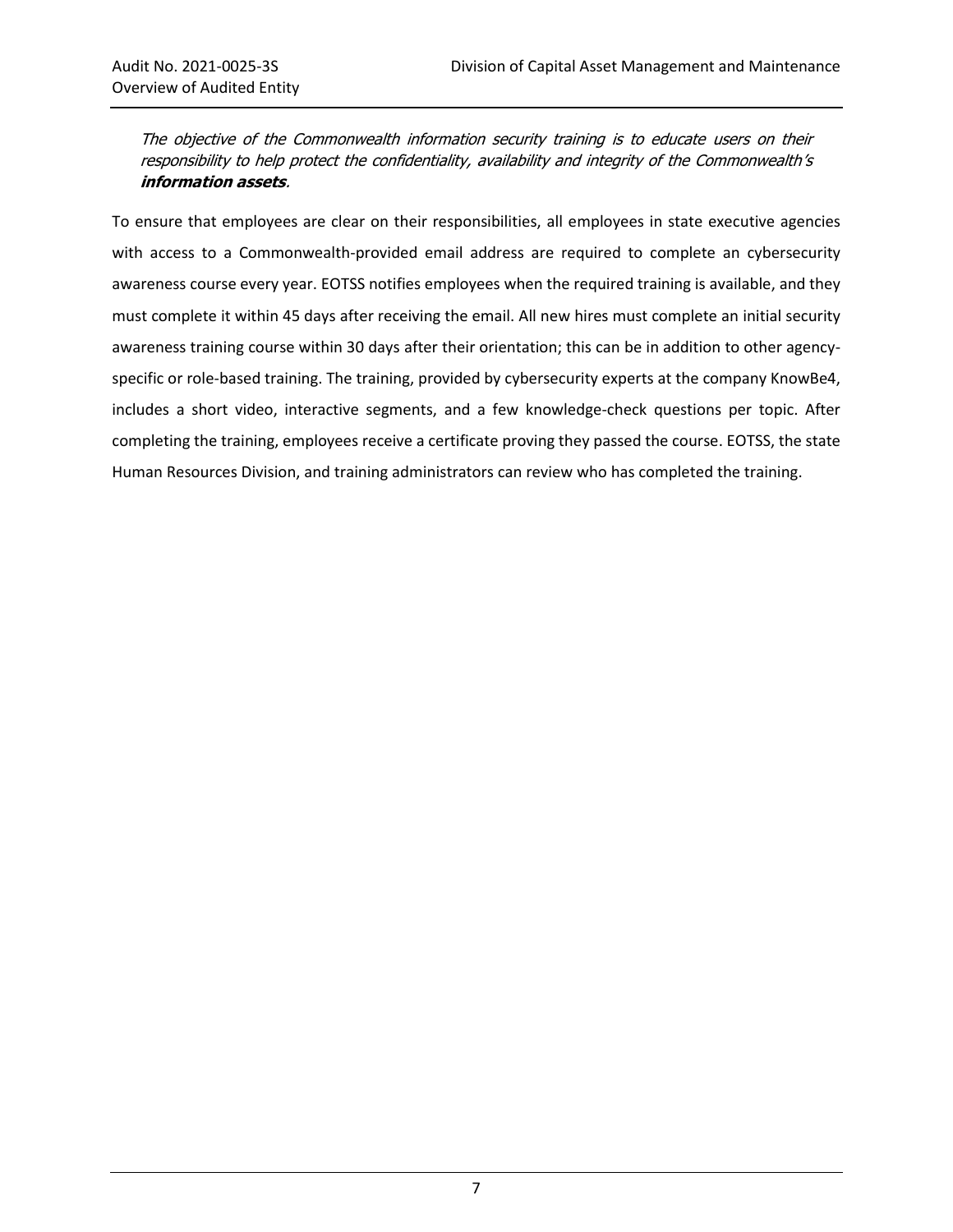## **AUDIT OBJECTIVES, SCOPE, AND METHODOLOGY**

<span id="page-11-0"></span>In accordance with Section 12 of Chapter 11 of the Massachusetts General Laws, the Office of the State Auditor has conducted a performance audit of certain activities of the Division of Capital Asset Management and Maintenance (DCAMM) for the period January 1, 2019 through December 31, 2020.

We conducted this performance audit in accordance with generally accepted government auditing standards. Those standards require that we plan and perform the audit to obtain sufficient, appropriate evidence to provide a reasonable basis for our findings and conclusions based on our audit objectives. We believe that the evidence obtained provides a reasonable basis for our findings and conclusions based on our audit objectives.

Below is a list of our audit objectives, indicating each question we intended our audit to answer; the conclusion we reached regarding each objective; and, if applicable, where each objective is discussed in the audit findings.

| Objective                                                                                                                                                                                                                  | <b>Conclusion</b>           |
|----------------------------------------------------------------------------------------------------------------------------------------------------------------------------------------------------------------------------|-----------------------------|
| 1. Does DCAMM have internal tracking, oversight, and enforcement procedures to ensure<br>compliance with the provisions of workforce participation goals under Section $44A(1)(G)$<br>of Chapter 149 of the General Laws?  | No; see Findings 1<br>and 3 |
| 2. Does DCAMM monitor quarterly contractor notifications regarding minorities' and<br>women's workforce participation goals as required by the general conditions of the<br>Commonwealth's standard construction contract? | No; see Finding 2           |
| 3. Does DCAMM ensure that contractors are certified before awarding contracts, in<br>accordance with Sections 4.03 and 4.04 of Title 810 of the Code of Massachusetts<br>Regulations?                                      | <b>Yes</b>                  |
| 4. Did DCAMM update its internal control plan (ICP) to address the 2019 coronavirus<br>(COVID-19) pandemic, as required by the Office of the Comptroller of the<br>Commonwealth's (CTR's) guidance?                        | No; see Finding 4           |
| 5. Do DCAMM employees receive cybersecurity awareness training in accordance with the<br>Executive Office of Technology Services and Security's Information Security Risk Standard<br>IS.010?                              | No; see Finding 5           |

To accomplish our objectives, we gained an understanding of DCAMM's internal control environment related to the objectives by reviewing applicable agency policies and procedures, as well as conducting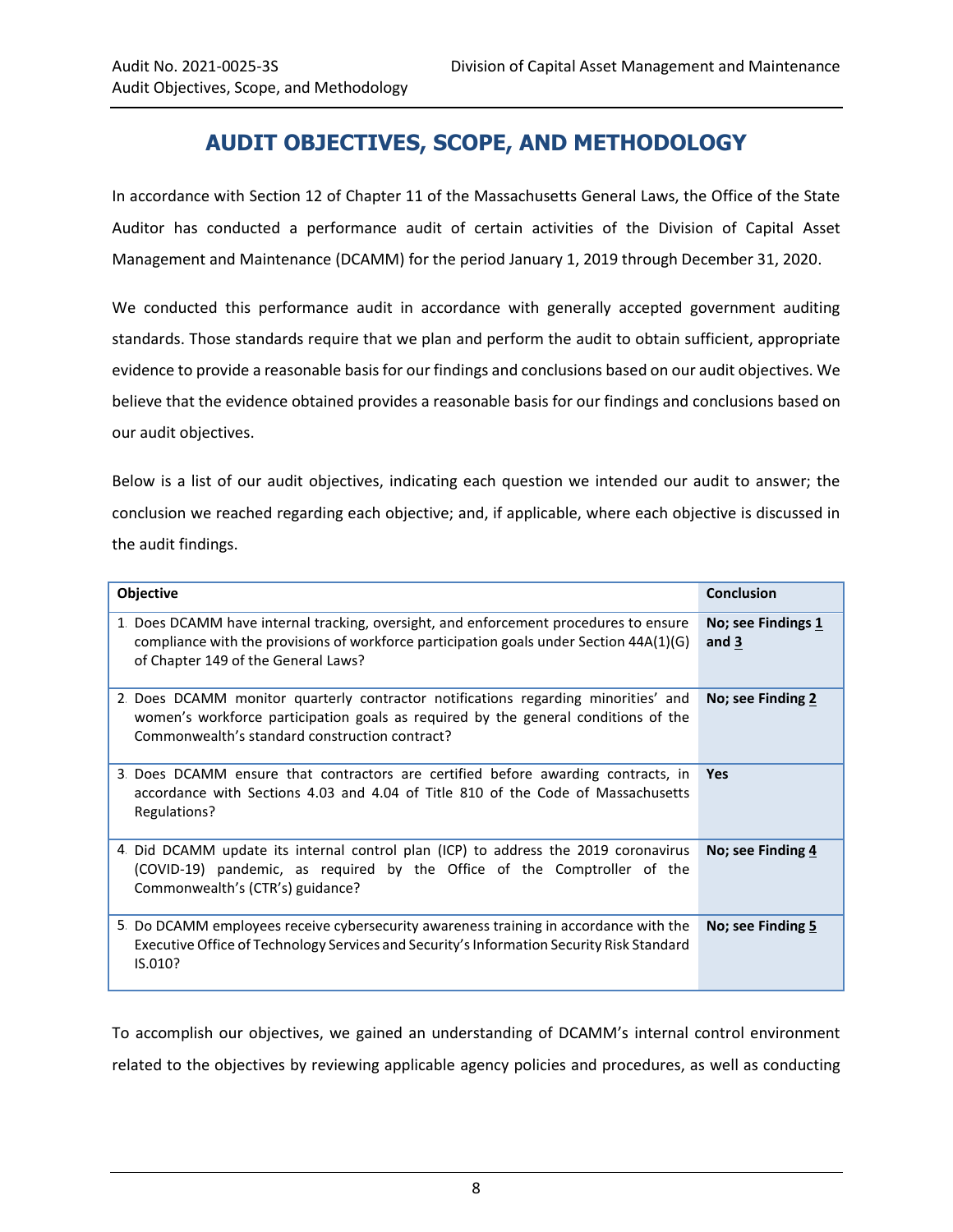interviews with DCAMM management. We evaluated the operating effectiveness of internal controls related to the certification and certified payroll processes.

To obtain sufficient, appropriate audit evidence to address our audit objectives, we conducted further audit testing as follows.

We examined workforce data for the 127 construction contracts and 58 design contracts for which DCAMM accepted certified payroll data during the audit period to determine whether contracts met the workforce participation goals for women and minorities.

- Using Microsoft Excel, we filtered the certified payroll data by work type (construction and design) and gender (women) to identify the total hours women worked on each contract during our audit period. We then compared the number of hours worked by women to the women's workforce participation goal of 6.9%. We calculated the total number of contracts that met the women's workforce participation goal and the number of contracts that did not. We analyzed the data by contract size, based on the number of employees and total hours worked on the contract, to determine the correlation between the number of employees and the number of contracts that met the goals for women's workforce participation. We calculated the total number of female employees of each ethnicity on all contracts. Finally, we compared the sum of gross pay for all female employees to the total gross pay for all contracts during our audit period.
- Using Microsoft Excel, we filtered the certified payroll data by work type and ethnicity (African American, Asian, Hispanic, or other) to identify the total hours worked by minorities. We then compared the total number of hours worked by minorities to the total number of hours worked on each contract during our audit period. We compared the percentage of hours worked by minorities to the minority workforce participation goal of 15.3%. We compared the sum of gross pay for all minority employees, grouped by ethnicity, to the total gross pay for all contracts during our audit period. We calculated the total number of contracts that met the minorities' workforce participation goal and the number of contracts that did not. We analyzed the data by contract size, based on the number of employees and total hours worked on the contract, to determine the correlation between the number of employees and the number of contracts that met the goals for minority workforce participation. Finally, we calculated the total number of employees by each ethnicity on all contracts.

During our audit period, construction contracts per quarter ranged from 50 to 69, with an average of 60. Design contracts per quarter ranged from 23 to 43 contracts, with an average of 33. We identified the contracts that did not meet the workforce participation goals each quarter to identify the contracts for which DCAMM had not requested quarterly projected staffing tables as required by the general conditions of the Commonwealth's standard construction contract.

 Using Microsoft Excel, we filtered the certified payroll data by gender, work type, quarter, and year. We compared all the contracts' work hours to the percentage of women's work hours for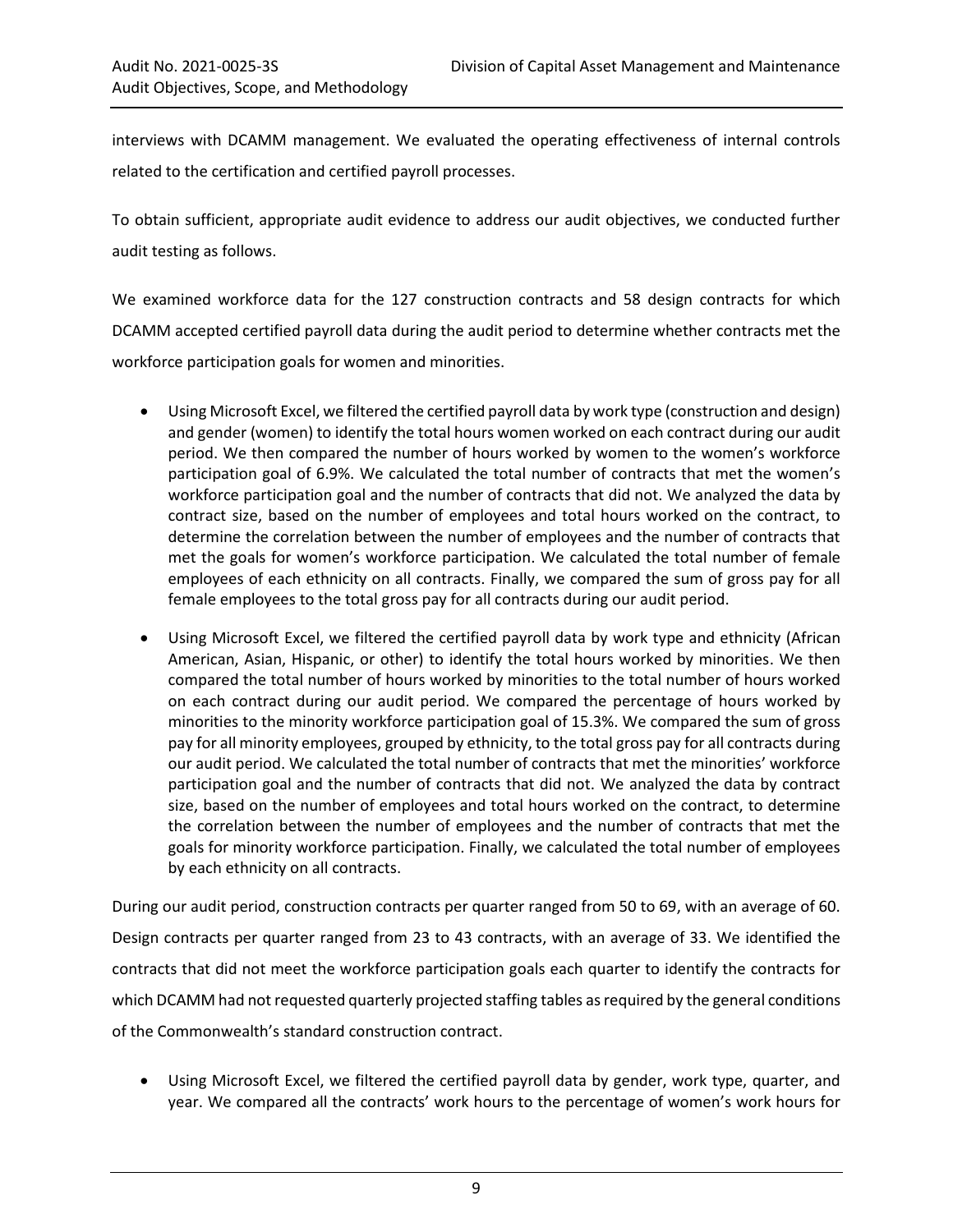$\overline{a}$ 

each quarter of the audit period, showing a complete summary of the data. We determined the number of contracts and the percentage of contracts that met the women's workforce participation goal in every quarter.

 Using Microsoft Excel, we filtered the certified payroll data by ethnicity, work type, quarter, and year. We compared all the contracts' work hours to the percentage of minority work hours for each quarter of the audit period, showing a complete summary of the data. We determined the number of contracts and the percentage of contracts that met the minority workforce participation goal in every quarter.

Based on a high level of risk, we selected a random, statistical sample with a 90% confidence level, 5% tolerable rate, and 0% expected error rate. Our sample consisted of 47 contractors out of a total population of 1,389 contractors that applied for certification from DCAMM during our audit period. To determine whether contractors met the certification requirements before they were awarded contracts, we performed the following tests.

- We inspected copies of the applications and certifications to ensure that contractors had certification in the requested categories of work.
- We inspected copies of the contractors' evaluations to ensure that no contractor had received three failing scores (under 80 points) during the previous five years.
- We inspected copies of the contractors' licenses for categories of work where licenses were required.
- We examined the contractors' financial records to ensure that they satisfied the requirement of financial responsibility.
- $\bullet$  We examined copies of the project bonding letters<sup>10</sup> and verified that each surety was licensed by the state Division of Insurance and was on the current list of approved sureties from the United States Department of the Treasury.
- We inspected contractors' resumes to ensure that they had experience in performing construction projects.
- We examined certificates of good standing issued by the Commonwealth and inspected applications to ensure that contractors had not broken the certification requirements (e.g., had no lawsuits, revoked licenses, or Occupational Safety and Health Administration sanctions) in the past five years.

We asked the DCAMM deputy commissioner of finance to evaluate the ICPs for 2019 and 2020 to determine whether they had been updated during the audit period with COVID-19 guidance as required

<sup>10.</sup> A bonding letter is an approval by a surety that the contractor can work on a project up to a specific amount of money. A surety is an insurance company that takes on a contractor's financial responsibility up to a specific amount of money.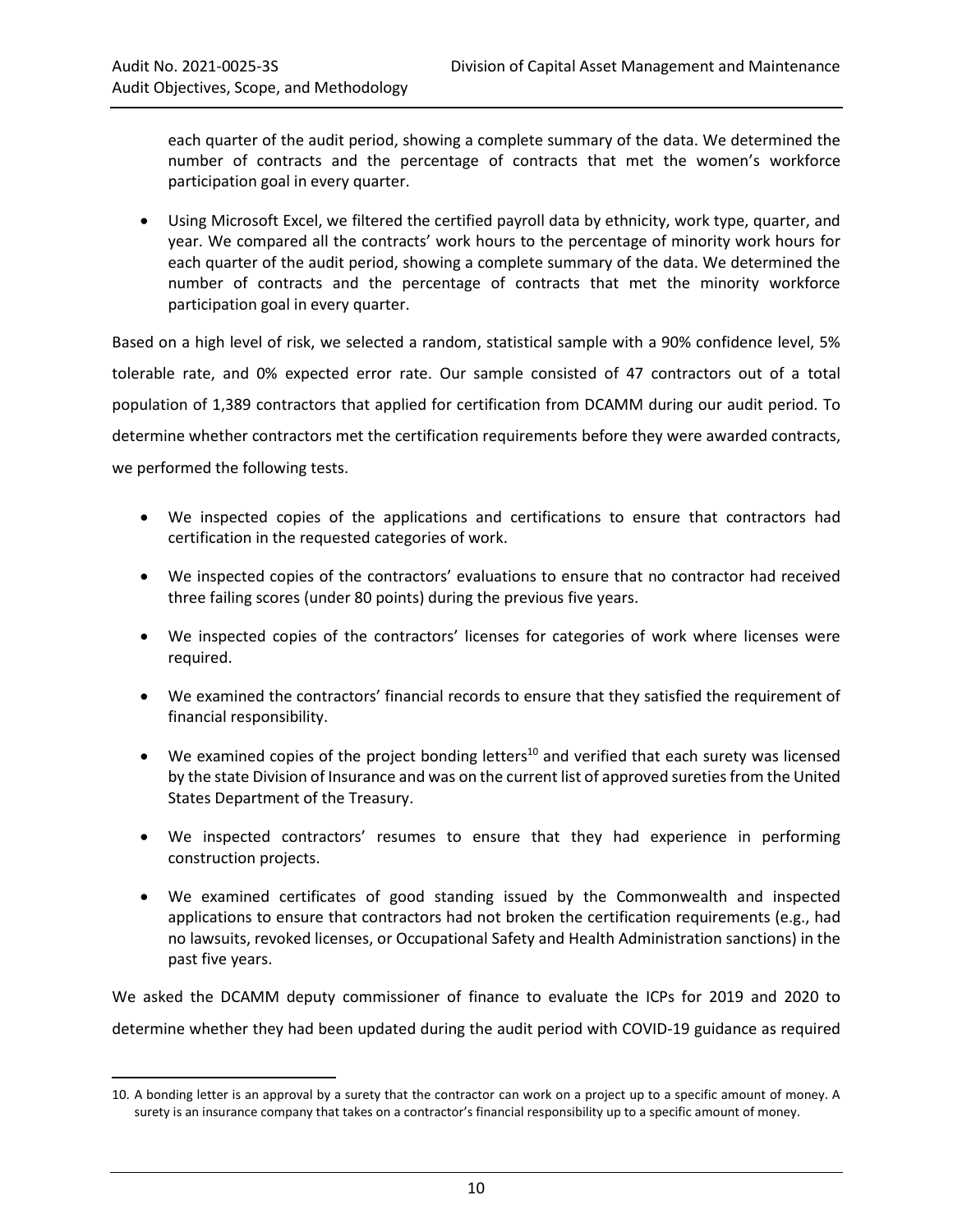by CTR's *Internal Control Guide* because COVID-19 caused a significant change to the work environment. We examined a copy of the ICP that was updated in 2020 to determine whether it contained the components required by CTR's "COVID-19 Pandemic Response Internal Controls Guidance."

We asked management for certificates of completion of cybersecurity awareness training from our audit period. However, DCAMM management told us that the copies for 2019 were not maintained in the employees' personnel files and DCAMM no longer had access to them because it had switched to another vendor.

For calendar year 2020, we selected a nonstatistical, judgmental sample of 40 employees out of the total population of 424 employees who had Commonwealth-provided email (85 of whom also had access to the Massachusetts Management Accounting and Reporting System, or MMARS). Of the 40 employees we selected, 9 also had accounts payable and procurement administrator<sup>11</sup> roles in MMARS. We inspected cybersecurity awareness training certificates from 2020 to ensure that training had been completed.

When nonstatistical sampling methods were used, we could not project the results of our testing to the population.

## **Data Reliability Assessment**

 $\overline{a}$ 

## **Labor Compliance Program Tracker**

DCAMM uses the Labor Compliance Program Tracker (LCPTracker) for contractors to record certified payroll. We tested selected information system controls (access controls, security management, configuration management, contingency planning, and segregation of duties) to determine the reliability of the data in LCPTracker. In addition, for the list of weekly certified payroll data, we performed a data integrity test to verify that all data were within our audit period.

To assess the reliability of weekly LCPTracker certified payroll data, we checked for duplicates, electronically analyzed the data for errors and anomalies, and reconciled the data to DCAMM's fiscal year 2020 annual report section on reported hours by gender and ethnicity. We discussed the results of our verification with DCAMM's management team to gain an additional understanding of contractors' eligibility for DCAMM certification.

<sup>11.</sup> An employee with an accounts payable role prepares payments for an agency. An employee with a procurement administrator role makes purchases for an agency.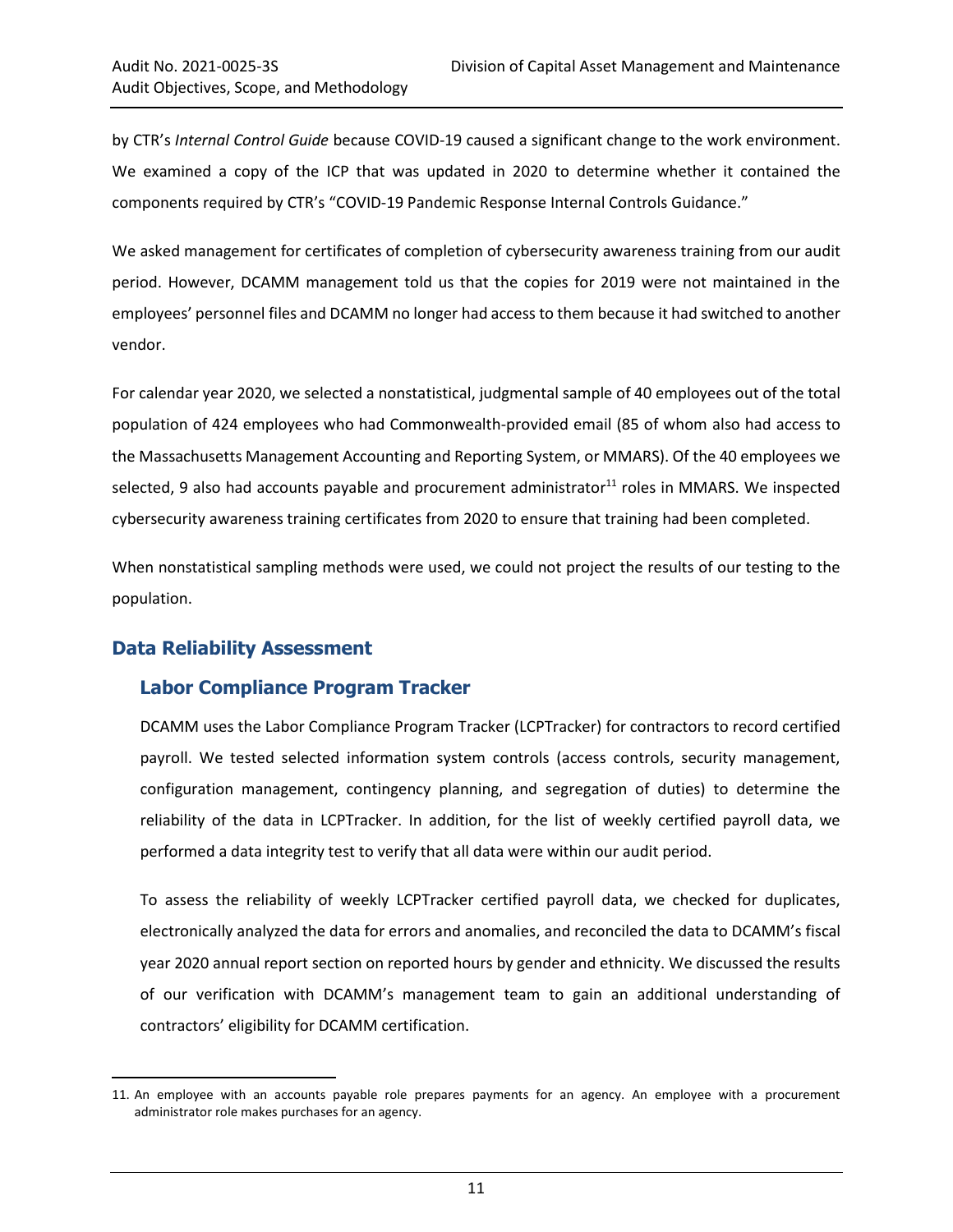We concluded that the data might be understated and some contractors' certified payrolls might not have been submitted (see [Finding 3\)](#page-20-0). Despite these issues, we determined that the weekly certified payroll data were sufficiently reliable for our purposes.

#### **Business to Government Now**

DCAMM uses Business to Government Now (B2GNow) to manage certifications for the 18 categories of work. We inspected the System and Organization Control report performed by IS Partners LLC that covered the period February 1, 2020 through January 31, 2021. It described testing of the information system general controls and explained that they had been tested without exceptions. In addition, we tested certain general information technology controls (security management, access control, configuration management, segregation of duties, and contingency planning) for the period January 1, 2019 through December 31, 2020. We analyzed the spreadsheets by testing for hidden data, columns, worksheets, and duplicates. We ensured the completeness and accuracy of the data from B2GNow by judgmentally selecting 40 contractors from the contractor list and verifying that the certifications for which they had applied were the certifications granted.

#### **List of Employees**

 $\overline{a}$ 

We used a Microsoft Excel spreadsheet of employees, provided by DCAMM, to identify the number of contractor employees during our audit period. We compared the employee list to a list of Commonwealth Information Warehouse<sup>12</sup> accounts payable data and inspected the two lists for discrepancies. We analyzed the spreadsheets by testing for hidden data, columns, worksheets, and duplicates. We judgmentally selected a sample of 20 employees from the Commonwealth Information Warehouse list and traced it to the list of employees provided by DCAMM to verify the employees' existence.

Based on the results of our data reliability assessments, we determined that the information obtained for our audit period was sufficiently reliable for the purpose of our audit objectives.

<sup>12.</sup> According to the website of the Executive Office for Administration and Finance, the Commonwealth's Information Warehouse is an "integrated repository" of "financial, budgetary, human resource, payroll, and time reporting information."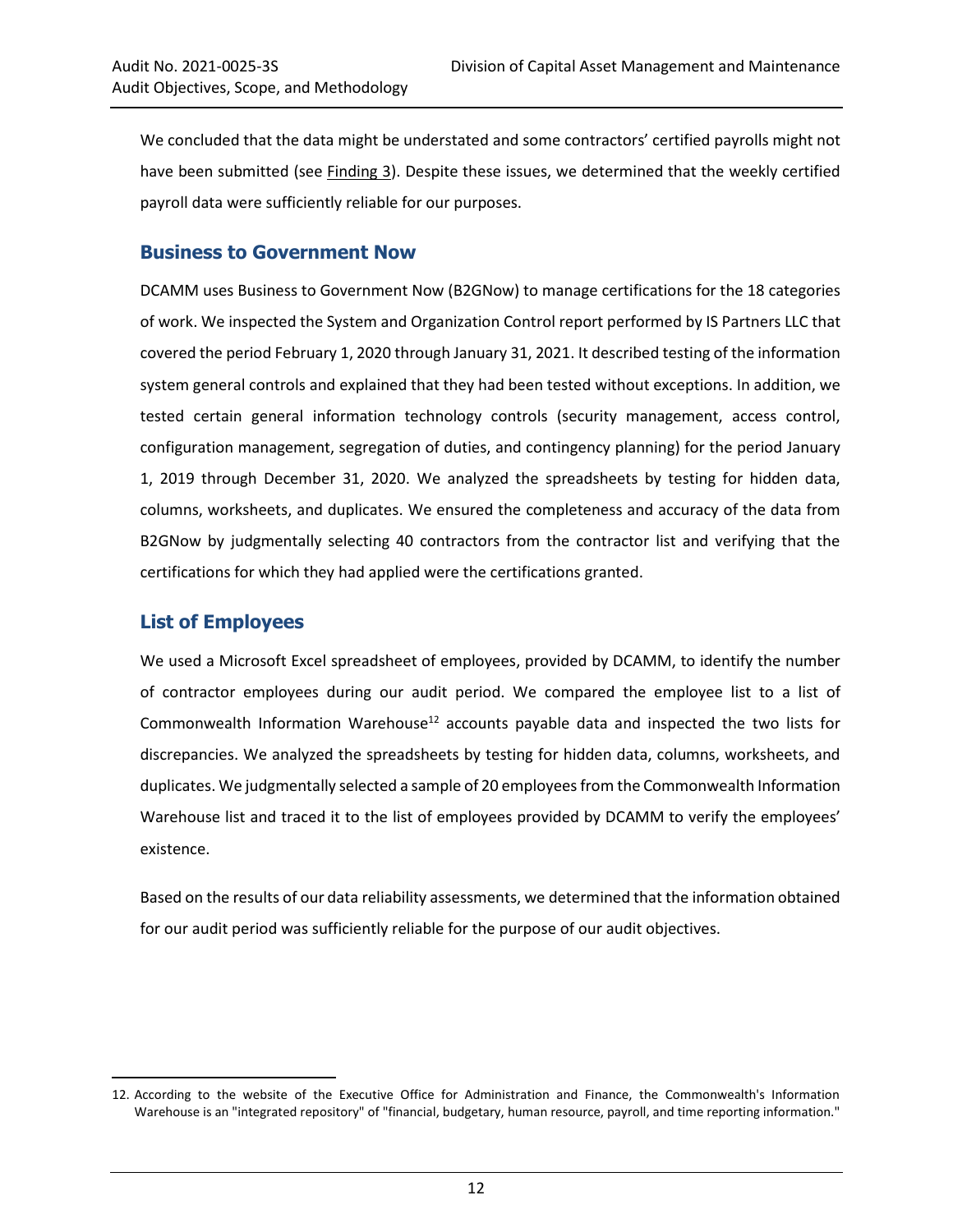## <span id="page-16-0"></span>**DETAILED AUDIT FINDINGS WITH AUDITEE'S RESPONSE**

## <span id="page-16-1"></span>**1. The Division of Capital Asset Management and Maintenance did not have adequate processes in place to help ensure that its contractors met its workforce participation goals for women and minorities.**

The Division of Capital Asset Management and Maintenance (DCAMM) did not have adequate processes to effectively monitor the extent to which each contractor achieved workforce participation goals for women and minorities in order to establish measures to enforce compliance with these goals. During the audit period, 120 (95%) of the 127 construction contracts did not meet the women's workforce participation goal: that 6.9% of the hours of construction worked should be done by women. Seventyeight (61%) of the 127 construction contracts did not have any hours worked by women. In addition, 81 (64%) of the 127 contracts did not meet the minority workforce participation goal: that 15.3% of the hours of construction worked should be done by minorities. Thirty-six (28%) of the 127 contracts did not have any hours worked by minorities.

As a result, DCAMM did not have adequate enforcement provisions in place to help ensure that its contractors met the diversity requirements regarding workforce participation for women and minorities.

## **Authoritative Guidance**

Section 44A(1)(G) of Chapter 149 of the Massachusetts General Laws states,

Every contract by a state agency or state assisted contract for design, construction, reconstruction, installation, demolition, maintenance or repair shall set forth the participation goals of minority and women workers to be employed on each such contract and the processes and procedures to ensure compliance with those workforce participation goals, including reporting and enforcement provisions.

The Executive Office for Administration and Finance has issued an administrative bulletin, "Equal Opportunity and Non-discrimination on State and State-Assisted Construction Contracts," effective March 18, 2009. Section III of an attachment to the bulletin states, "The participation goals . . . shall be 15.3% for minorities and 6.9% for women."

Although the contracts included reporting and workforce participation goals, DCAMM did not fully use enforcement provisions.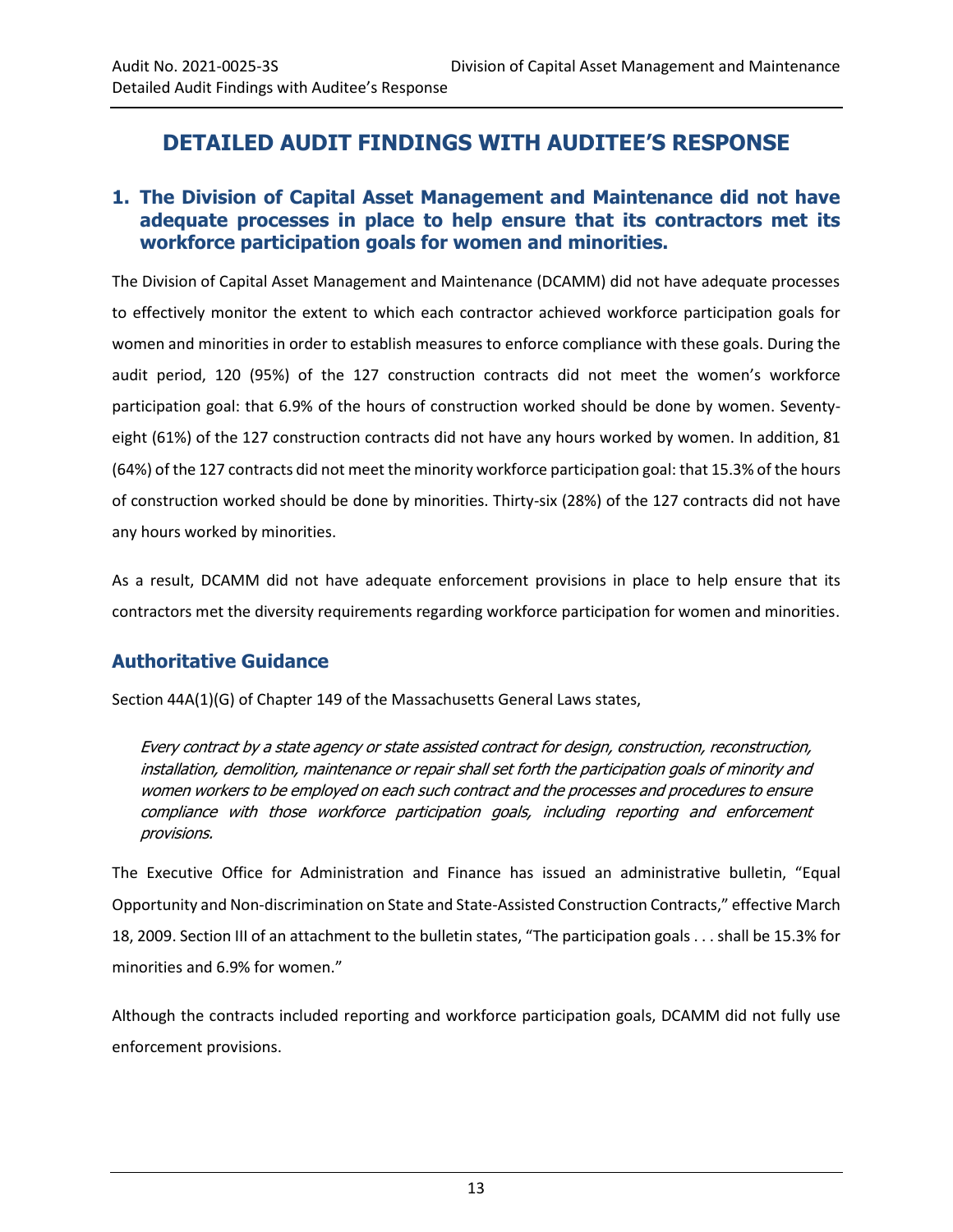#### **Reasons for Noncompliance**

DCAMM had not established policies and procedures to effectively monitor the extent to which each contractor achieved the workforce participation goals for women and minorities in order to establish measures to enforce compliance with these goals.

#### <span id="page-17-0"></span>**Recommendation**

DCAMM should develop policies and procedures to effectively monitor the extent to which each contractor achieves workforce participation goals for women and minorities. These policies and procedures should establish the conditions under which DCAMM will use enforcement provisions against contractors that do not meet their workforce participation goals.

## **Auditee's Response**

DCAMM's Affirmative Marketing Program is both a focus and source of pride for our agency. Through our Affirmative Marketing Program; DCAMM expands opportunities for minority, women and veteran-owned businesses, helps minorities and women realize successful careers in the construction industry, and helps to create a pipeline of skilled workers for a diverse workforce.

Monitoring of workforce participation goals has historically taken place via a comprehensive tailored approach which involves the DCAMM Compliance Officer at every stage, from contract inception to close-out. The Compliance Officer meets regularly and conducts site visits with the project managers, resident engineers, primes and contractors. The Compliance Officer reviews submissions, daily reports, meeting minutes and other communications. The comprehensive tailored approach allows the Compliance Officer to best review the project process, understand the (often evolving) timing of various categories of work and, because each project is unique, to best tailor actions to achieve and increase both minority and women business and workforce participation.

DCAMM is implementing the recommendation of the [Office of the State Auditor] by supplementing its comprehensive tailored approach with a structure for additional supervisor review and automatic implementation of its contract option to require quarterly projected workforce tables. The internal compliance officer procedures will be updated to require a workforce report on all active contracts to be run and provided to the Deputy Director of Access and Opportunity at least quarterly. The Deputy Director will meet with the Compliance Officer and identify all underperforming contracts, and promptly provide notification of such underperformance to both the Director of Access and Opportunity and the applicable Prime Contractor. A meeting will be scheduled and conducted by the Deputy Director and the Compliance Officer with the Prime Contractor and relevant Subcontractors in attendance, at which time an action plan will be created. If, after review of the circumstances and information provided, DCAMM staff believes that quarterly projections may assist in the increase in workforce participation, DCAMM may require the submission of quarterly projections as part of the action plan. If a subcontractor continues to be underperforming in the following quarter, quarterly projections will be required in all instances.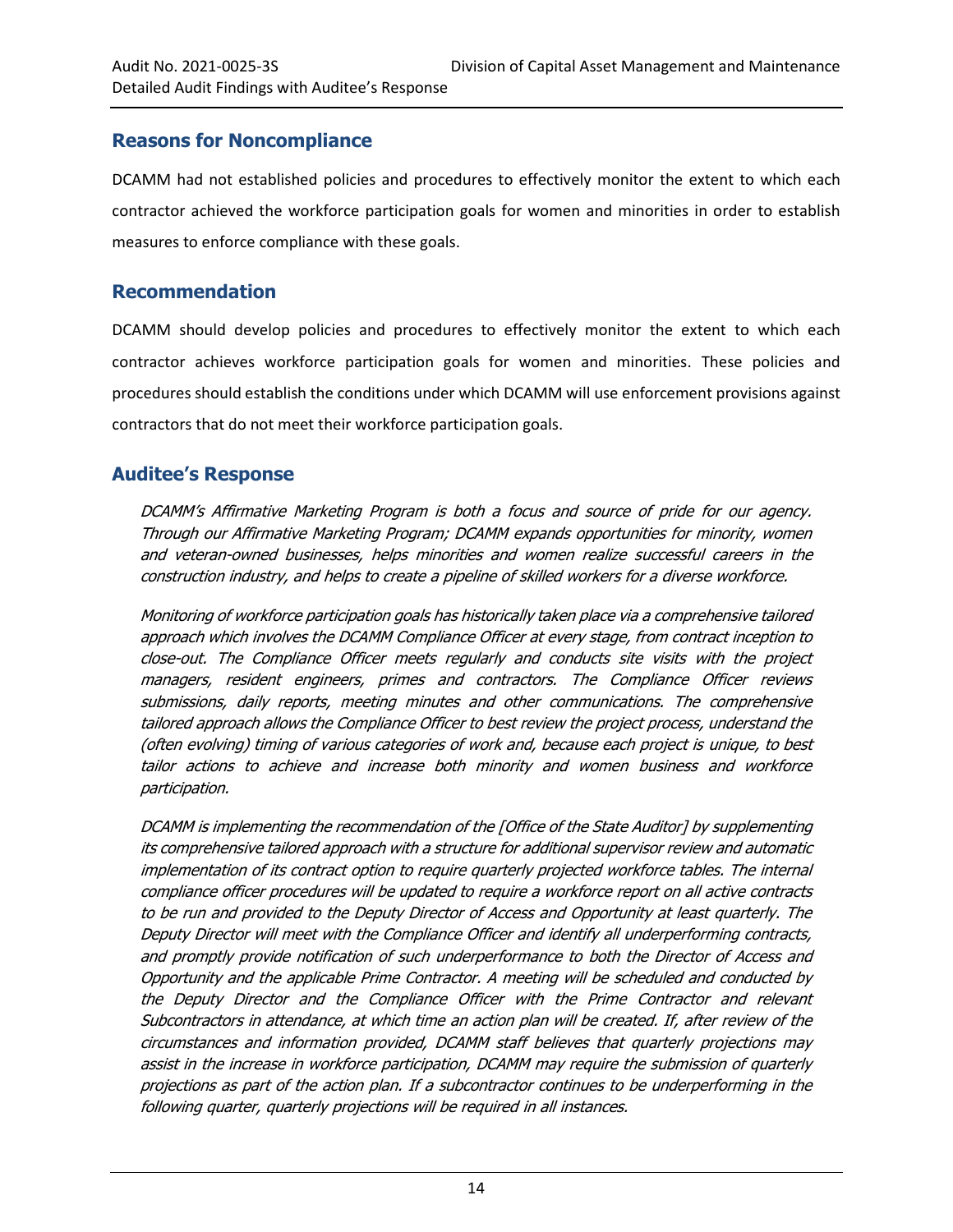DCAMM will be communicating the foregoing procedure update to all members of the compliance team.

In addition, we note that DCAMM is leveraging its eBuilder project management system to provide the Access and Opportunity unit with yet another tool and resource for oversight and involvement in projects. Finally, DCAMM has updated its Contractor Evaluation Form, which now explicitly includes the consideration "Did the Contractor meet applicable workforce goals, benchmarks or other requirements?"

## **Auditor's Reply**

Based on its response, DCAMM is taking measures to address our concerns on this matter.

### <span id="page-18-0"></span>**2. DCAMM did not ensure that contractors completed projected staffing tables each quarter that identified female and minority workers.**

DCAMM did not ensure that contractors completed projected staffing tables each quarter that identified female and minority workers. Staffing tables are meant to provide DCAMM with an update on each contractor working toward achieving workforce participation goals for women and minorities. As a result of this issue, DCAMM did not identify contractors that did not comply with the workforce participation goals for women and minorities and needed to submit these staffing tables. In our analysis, we determined that, during our audit period, an average of 56 of the 60 contracts per quarter did not meet the women's workforce participation goal of 6.9% and an average of 40 of the 60 contracts per quarter did not meet the minority workforce participation goal of 15.3%.

Without receiving and reviewing the quarterly projected staffing tables, DCAMM cannot determine what specific actions contractors are taking toward meeting their workforce participation goals for women and minorities and therefore cannot evaluate whether any enforcement provisions are warranted.

Below is a chart detailing the number of contracts for each quarter during our audit period and the number that met workforce participation goals for women and minorities.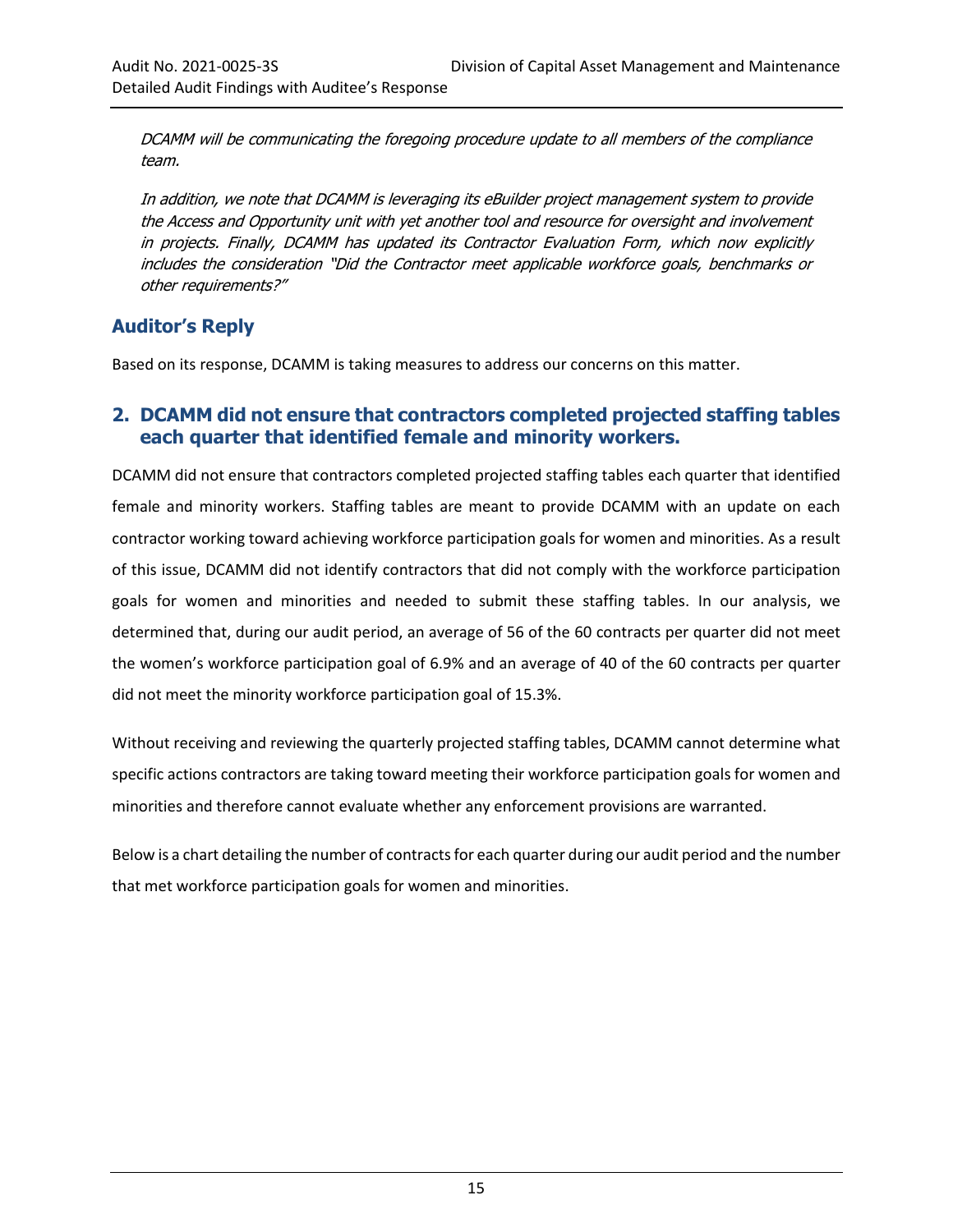## **Female and Minority Workforce Participation Goal Results by Calendar Year and Quarter**

| Calendar<br>Year and<br>Quarter<br>(Q) | <b>Number</b><br>of<br><b>Contracts</b> | <b>Contracts That</b><br>Met the<br><b>Workforce</b><br><b>Participation Goal</b><br>(Women) | <b>Contracts That Did</b><br><b>Not Meet the</b><br><b>Workforce</b><br><b>Participation Goal</b><br>(Women) | <b>Contracts That</b><br>Met the<br><b>Workforce</b><br><b>Participation Goal</b><br>(Minorities) | <b>Contracts That Did</b><br><b>Not Meet the</b><br>Workforce<br><b>Participation Goal</b><br>(Minorities) |
|----------------------------------------|-----------------------------------------|----------------------------------------------------------------------------------------------|--------------------------------------------------------------------------------------------------------------|---------------------------------------------------------------------------------------------------|------------------------------------------------------------------------------------------------------------|
| 2019 Q1                                | 58                                      | 3                                                                                            | 55                                                                                                           | 10                                                                                                | 48                                                                                                         |
| 2019 Q2                                | 62                                      | 3                                                                                            | 59                                                                                                           | 18                                                                                                | 44                                                                                                         |
| 2019 Q3                                | 61                                      | $\overline{4}$                                                                               | 57                                                                                                           | 23                                                                                                | 38                                                                                                         |
| 2019 Q4                                | 69                                      | 4                                                                                            | 65                                                                                                           | 26                                                                                                | 43                                                                                                         |
| 2020 Q1                                | 59                                      | 6                                                                                            | 53                                                                                                           | 21                                                                                                | 38                                                                                                         |
| 2020 Q2                                | 59                                      | $\mathbf{1}$                                                                                 | 58                                                                                                           | 23                                                                                                | 36                                                                                                         |
| 2020 Q3                                | 58                                      | 3                                                                                            | 55                                                                                                           | 22                                                                                                | 36                                                                                                         |
| 2020 Q4                                | 50                                      | 5                                                                                            | 45                                                                                                           | 14                                                                                                | 36                                                                                                         |

#### **Authoritative Guidance**

Section 44(G) of Chapter 149 of the General Laws states,

Every contract by a state agency or state assisted contract for design, construction, reconstruction, installation, demolition, maintenance or repair shall set forth the participation goals of minority and women workers to be employed on each such contract and the processes and procedures to ensure compliance with those workforce participation goals, including reporting and enforcement provisions.

Section 3(B) of Appendix A of the general conditions of the Commonwealth's standard construction contract states,

The Contractor shall prepare projected staffing tables on a quarterly basis. These shall be broken down into projections, by week, of workers required in each trade.

Although DCAMM did include the staffing tables as a reporting provision of the contracts, it did not ensure that contractors submitted them.

#### **Reasons for Noncompliance**

DCAMM did not have any policies and procedures or a monitoring component to ensure that contractors completed projected staffing tables quarterly to update its tracking of the contractors' steps toward achieving its workforce participation goals for female and minority workers.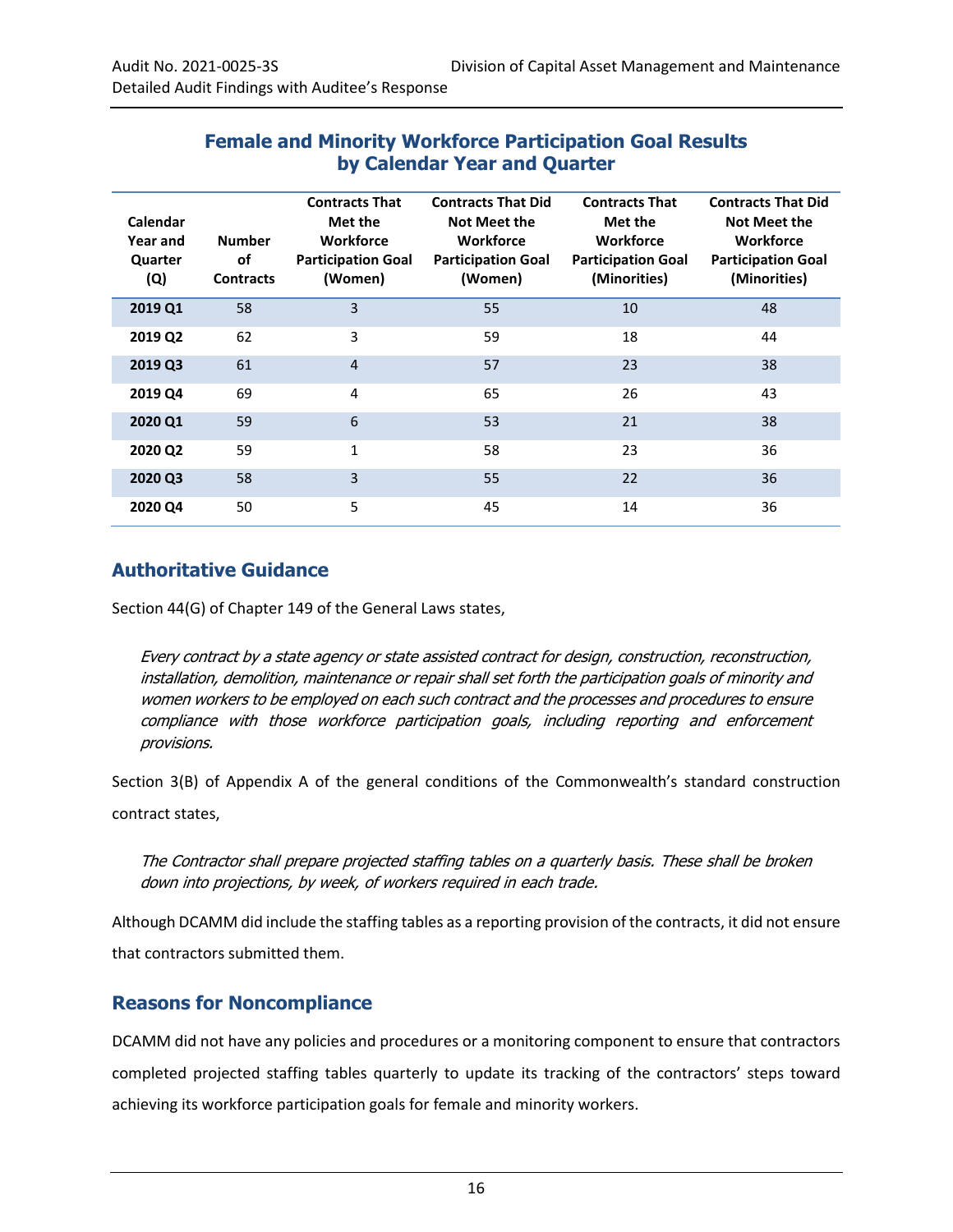## <span id="page-20-1"></span>**Recommendation**

DCAMM should develop policies and procedures, including a monitoring component, to ensure that all contractors work toward meeting its workforce participation goals for female and minority workers every quarter.

### **Auditee's Response**

As described in the Auditee Response to Finding No. 1 above, DCAMM is implementing the recommendation of the [Office of the State Auditor] by supplementing the existing procedures of its compliance unit to include additional supervisor review on a quarterly basis and automatic implementation of its contract option to require quarterly projected workforce tables.

## **Auditor's Reply**

Based on its response, DCAMM is taking measures to address our concerns on this matter.

## <span id="page-20-0"></span>**3. DCAMM did not maintain adequate documentation to support all the information in its annual reports to the state Legislature.**

DCAMM did not maintain adequate documentation to support the information in its annual reports to the state Legislature for fiscal years 2019 and 2020. These reports include a section about DCAMM contractors' compliance with the agency's workforce participation goals for women and minorities.

As a result, the annual report was inaccurate. We performed a reconciliation of all the certified payroll data for fiscal year 2020. DCAMM's annual report shows a total of 660,790 hours worked for that period, whereas our testing showed a total of 581,897, reflecting an overstatement of 78,893 hours by DCAMM for its construction and design contracts.

## **Authoritative Guidance**

In its *Internal Control Guide,* issued in September 2007 and updated in June 2015, the Office of the Comptroller of the Commonwealth (CTR) stresses the importance of internal controls and the need for documentation.

The "Documentation" section of the 2007 *Internal Control Guide* states,

Documentation involves preserving evidence to substantiate a decision, event, transaction, or system. All documentation should be complete, accurate, and recorded timely.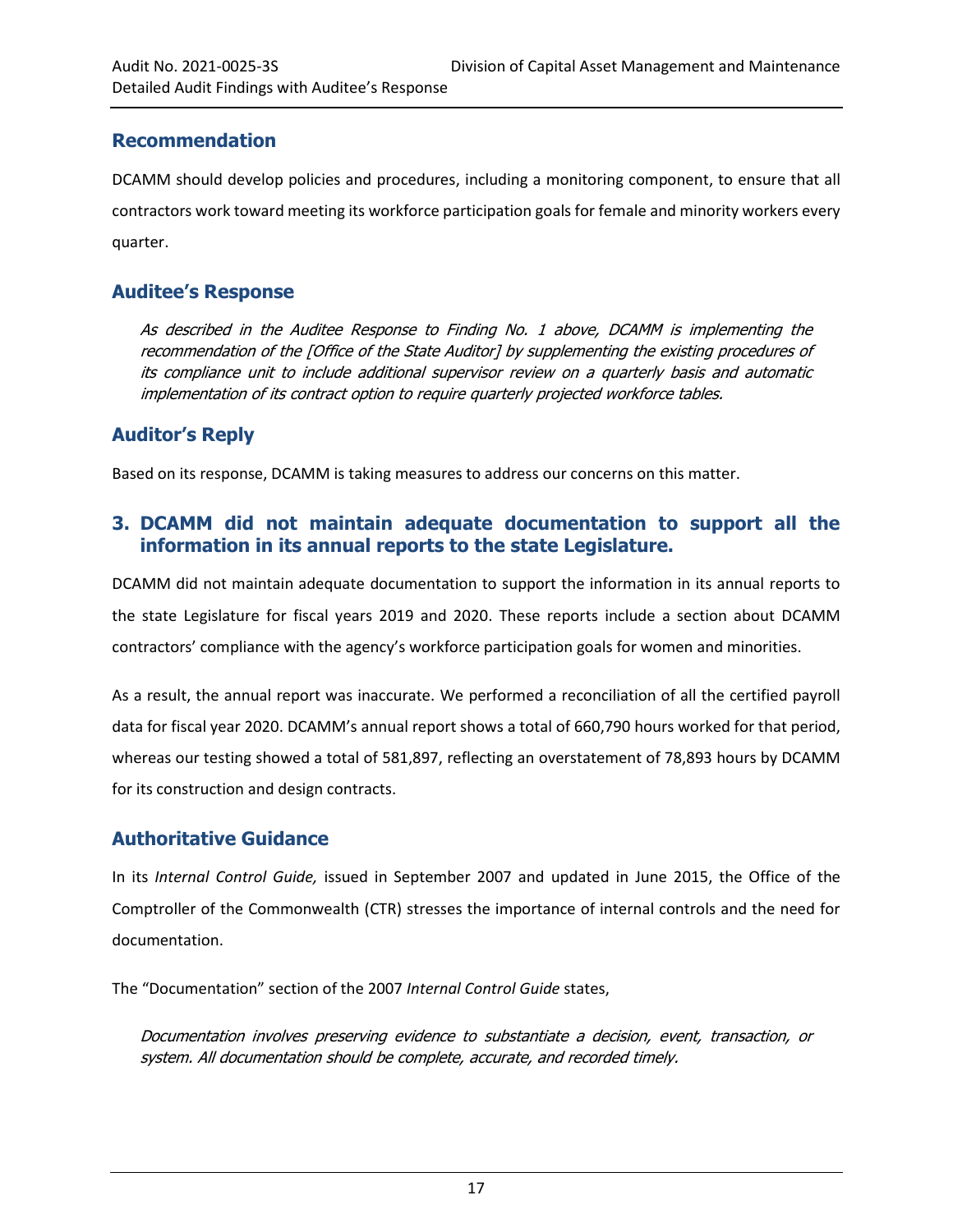Section 12.01 of the 2015 *Internal Control Guide* states,

Managers and other staff in key roles should document internal control, all transactions, and other significant events in a manner that allows the documentation to be readily available for examination.

Section A01-02 of the *Massachusetts Statewide Records Retention Schedule* states,

#### **Annual and Summary Reports records. . . .**

Documents the production of annual reports or other summary reports of agency business. Includes background support materials, statistical and other interim reports, unpublished reports, final products, and related correspondence.

**A01-02(a): Annual reports** 

Permanent

**A01-02(b): Substantive support documentation for annual reports** 

Retain 3 years.

**A01-02(c): All other reports, published or unpublished, and substantive support materials**

> Retain until administrative use ceases. Permission from [the state Records Conservation Board] not required for destruction.

#### **Reasons for Noncompliance**

DCAMM lacked policies and procedures that required its staff to perform and retain regular reconciliations of its certified payroll data to ensure that it had the most complete and accurate data for its annual report.

#### <span id="page-21-0"></span>**Recommendation**

DCAMM should develop policies and procedures that require its staff to perform and retain regular reconciliations of its certified payroll data to ensure completeness and accuracy.

#### **Auditee's Response**

Certified payroll data for the Affirmative Marketing Program Annual Report was based upon a workforce report run on December 7, 2020 ("December 2020 Workforce Report"). The total hours reported in the December 2020 Workforce Report were 660,790 and were correct as of that date. Certified payroll data may be added and amended by the contractor after a report date. Subsequent reports will reflect such additions and amendments. DCAMM provided an updated workforce report to the [Office of the State Auditor] on April 28, 2021 (Doc. No. 84) which reflected 581,897 hours, but that report contained errors due to incorrect parameters. Therefore, DCAMM provided a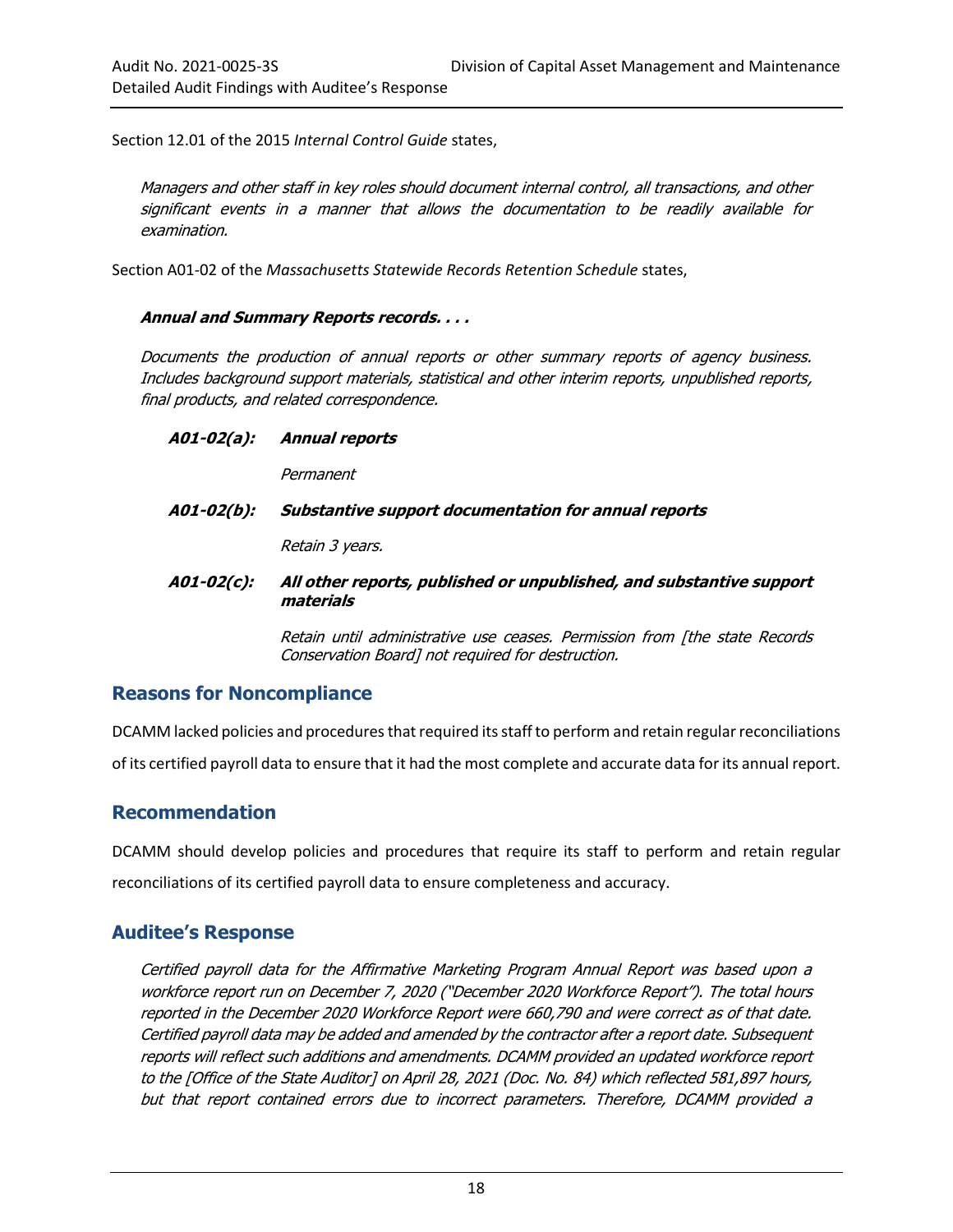corrected workforce report run on June 14, 2021 ("June 2021 Workforce Report") (Doc. No. 100) and backup data (Doc. Nos. 103–106). A "walk-through" of the report and data was conducted with [Office of the State Auditor] staff on June 17, 2021. The total hours reported in the June 2021 Workforce Report, which include all additions and amendments through that date, were 693,338. Subsequent analysis by DCAMM using a special report requested from [the Labor Compliance Program Tracker, or LCPTracker] for this purpose in September of 2021 verified that 28,582 additional hours for [fiscal year] 2020 payrolls were submitted after December 7, 2020, the date the original December 2020 Workforce Report was run. After adjusting for the subsequent additions and amendments; there was a statistically small (1%) difference in expected values between the December 2020 and the September 2021 special report from [LCPTracker] which have been difficult to account for. We are continuing to work with [LCPTracker's] technical team to address data anomalies going forward.

DCAMM has implemented the recommendation of the [Office of the State Auditor] by creating a detailed guide for quality assurance and generating and archiving backup reports for the [Affirmative Marketing Program] Annual Report. The guide will be provided to all DCAMM staff who participate in the generation of the [Affirmative Marketing Program] Annual Report, and will be regularly reviewed and updated.

## **Auditor's Reply**

Based on its response, DCAMM is taking measures to address our concerns on this matter.

#### <span id="page-22-0"></span>**4. DCAMM's internal control plan was not updated with a 2019 coronavirus pandemic component.**

DCAMM's internal control plan (ICP) was not updated with a 2019 coronavirus (COVID-19) pandemic component as required by CTR's "COVID-19 Pandemic Response Internal Controls Guidance," issued September 30, 2020.

The absence of an up-to-date, comprehensive ICP may hinder DCAMM's ability to achieve its mission and objectives effectively and efficiently.

## **Authoritative Guidance**

CTR's "COVID-19 Pandemic Response Internal Controls Guidance," dated September 30, 2020, states,

Department internal control plans must be based on risk assessments and updated annually, or when significant changes occur. Because the COVID-19 Pandemic has affected all departments, the Comptroller, in consultation with the State Auditor's Office, is providing two options for updating internal controls.

1. If the impact to your department is such that it can be reflected in your Internal Control Plan (ICP), then update the ICP as you would for any other mid-year changes.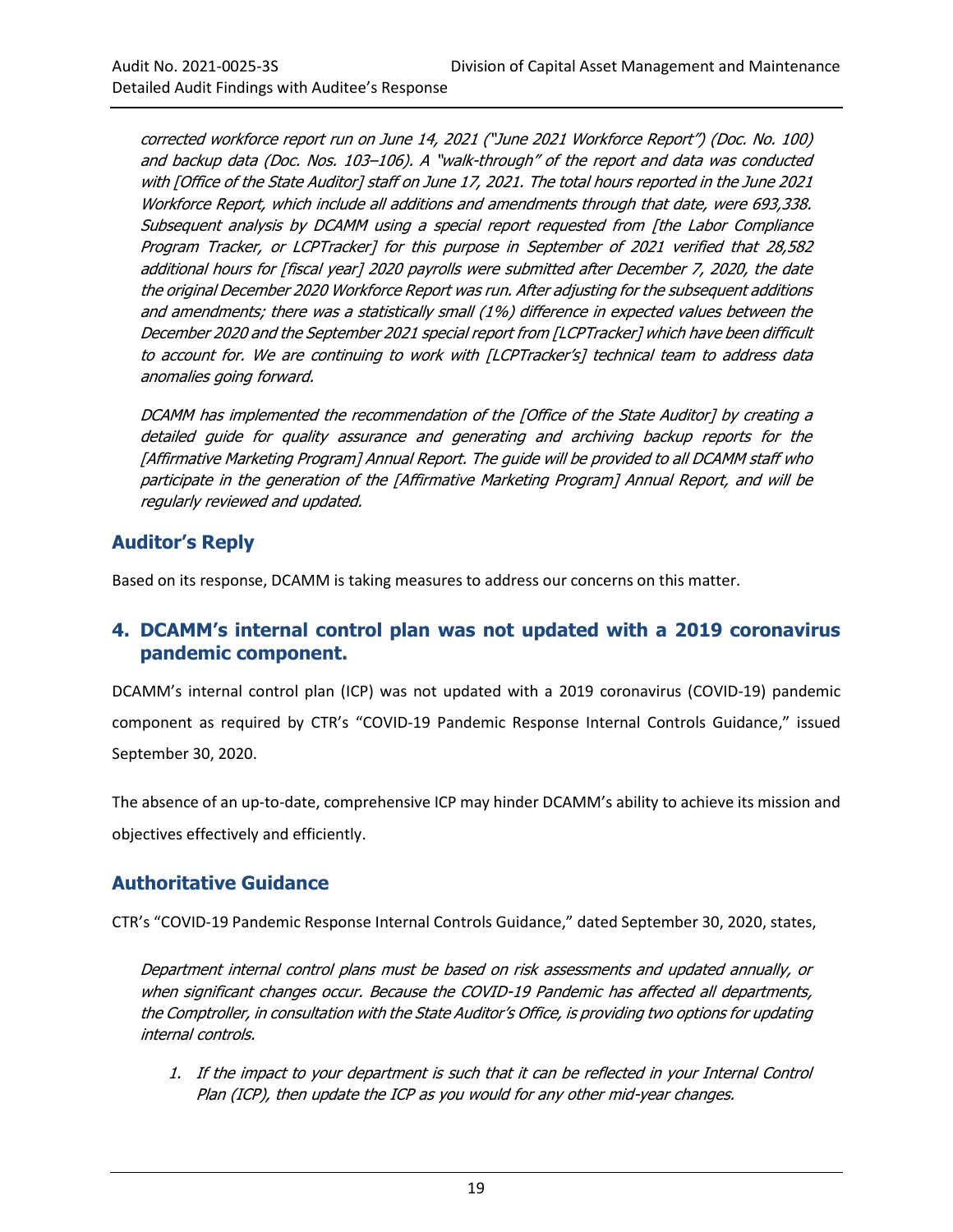2. Departments experiencing a significant impact, and requiring the accumulation of substantial documentation (e.g. changes to business processes, requirements of federal and state specific laws or guidance, new funds or new programs), can draft a separate COVID-19 Pandemic Response Plan Appendix to the ICP as an organized set (hard or soft copies) of emails, documents, risk assessments, policies and procedures.

#### **Reasons for Noncompliance**

DCAMM did not have policies and procedures in place, including a monitoring component, to ensure that its ICP is updated when significant changes occur.

#### <span id="page-23-1"></span>**Recommendation**

DCAMM should establish policies and procedures, including a monitoring component, for updating its ICP when significant changes occur.

#### **Auditee's Response**

After notification by, and in consultation with, the [Office of the State Auditor]; DCAMM updated its Internal Control Plan in March, 2021 to reflect CTR's "COVID-19 Pandemic Response Internal Controls Guidance," issued September 30, 2020. Prior to the March, 2021 update, the DCAMM Internal Control Plan had previously been updated in June of 2020.

DCAMM is implementing the recommendation of the [Office of the State Auditor] by creating a policy and procedure for updates in response to significant unforeseen changes (such as the coronavirus pandemic), in addition to periodic reviews and updates. The procedure will be led by the DCAMM Deputy Commissioner of Finance, supported by the DCAMM Chief Financial Officer. The Deputy Commissioner and Chief Financial Officer shall each collect guidance, notifications, comments or any other change in conditions/situation which either mandate or may justify an immediate update to the Internal Control Plan. In such event, the Deputy Commissioner and Chief Financial Officer shall immediately confer and prepare a recommended update for submission to the DCAMM Commissioner.

The foregoing policy and procedure will be incorporated into the DCAMM Internal Control Plan.

## **Auditor's Reply**

Based on its response, DCAMM is taking measures to address our concerns on this matter.

#### <span id="page-23-0"></span>**5. DCAMM did not retain employees' cybersecurity awareness training certificates.**

During the audit period, there were 424 active DCAMM employees with Commonwealth-provided email addresses. There were no cybersecurity awareness training certificates in any employee's personnel file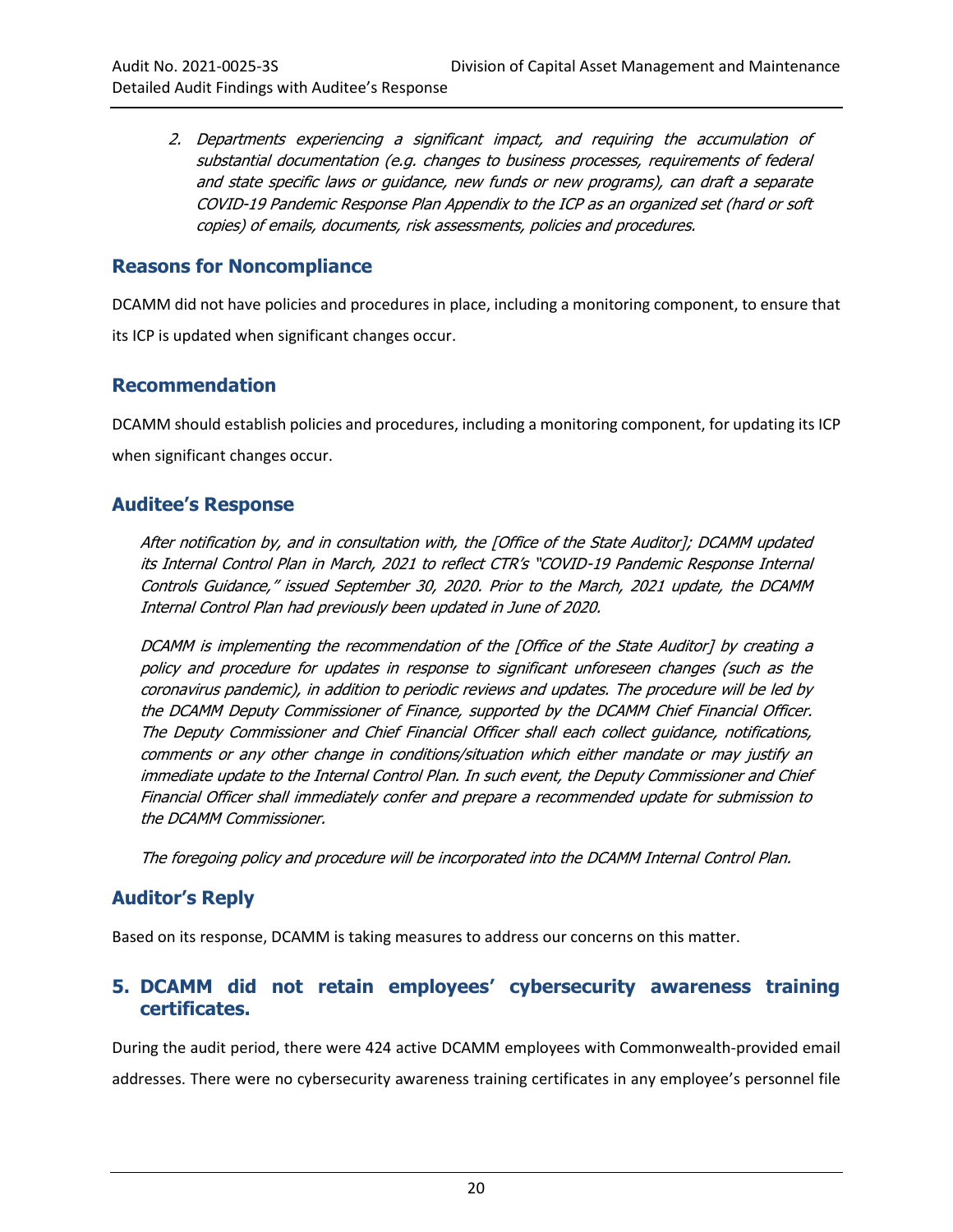to show that the employee had completed either initial or annual training for 2019. For calendar year 2020, from the sample of 40 employees tested, 1 employee's personnel file lacked a security awareness training certificate to show that the employee had completed annual training.

Insufficient cybersecurity awareness training may lead to user error and compromise the integrity and security of protected information in LCPTracker and Business to Government Now.

## **Authoritative Guidance**

Section 6.2 of the Executive Office of Technology Services and Security's Information Security Risk Management Standard IS.010, effective October 15, 2018, requires the following:

- 6.2.3 New Hire Security Awareness Training: All new personnel must complete an Initial Security Awareness Training course. . . .
- 6.2.4 Annual Security Awareness Training: All personnel will be required to complete Annual Security Awareness Training.

Section 6 of Executive Order 504, which was effective January 1, 2009 through October 25, 2019, states,

All agency heads, managers, supervisors, and employees (including contract employees) shall attend mandatory information security training within one year of the effective date of this Order. For future employees, such training shall be part of the standardized orientation provided at the time they commence work. Such training shall include, without limitation, guidance to employees regarding how to identify, maintain and safeguard records and data that contain personal information.

## **Reasons for Noncompliance**

DCAMM did not have a formal process in place to ensure that cybersecurity awareness training certificates were collected and retained in each employee's personnel file.

## <span id="page-24-0"></span>**Recommendations**

- DCAMM should keep cybersecurity awareness training certificates in employee personnel files.
- DCAMM should develop a formal process to ensure that cybersecurity awareness training certificates are collected and retained in all personnel files.

## **Auditee's Response**

DCAMM has implemented both of the recommendations of the [Office of the State Auditor]. Since the Audit Period, DCAMM has created a dedicated role of Director of Training and Operations within the DCAMM Human Resources Department. The Director of Training and Operations is responsible,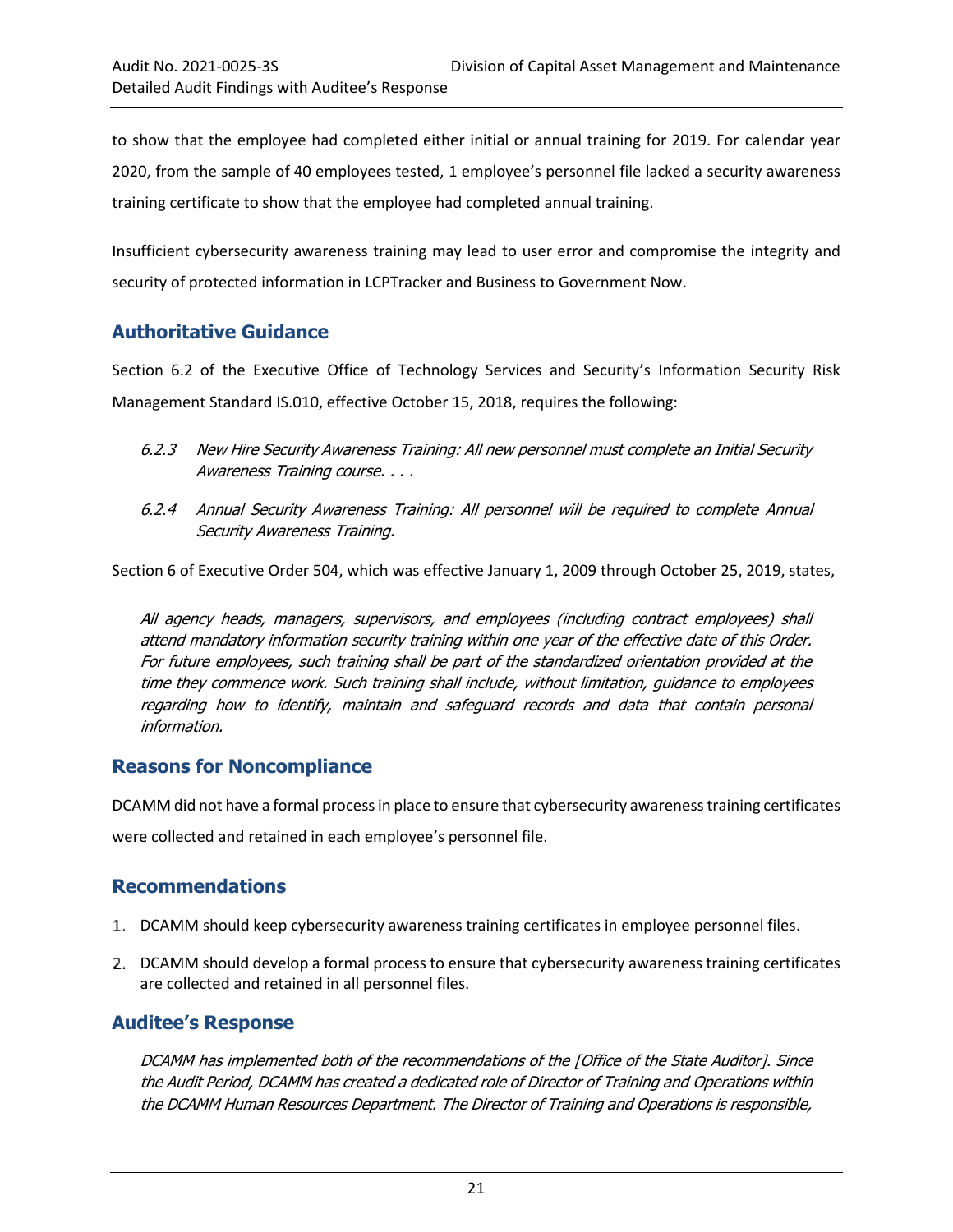and has created a system, for collection and retention of cybersecurity awareness training certificates in each employee's personnel file. The Director of Training and Operations also coordinates with [the Executive Office of Technology Services and Security] regarding upcoming trainings, sends agency communications and reminders, monitors training deadlines and completions, reports non-compliance if/when necessary.

## **Auditor's Reply**

Based on its response, DCAMM is taking measures to address our concerns on this matter.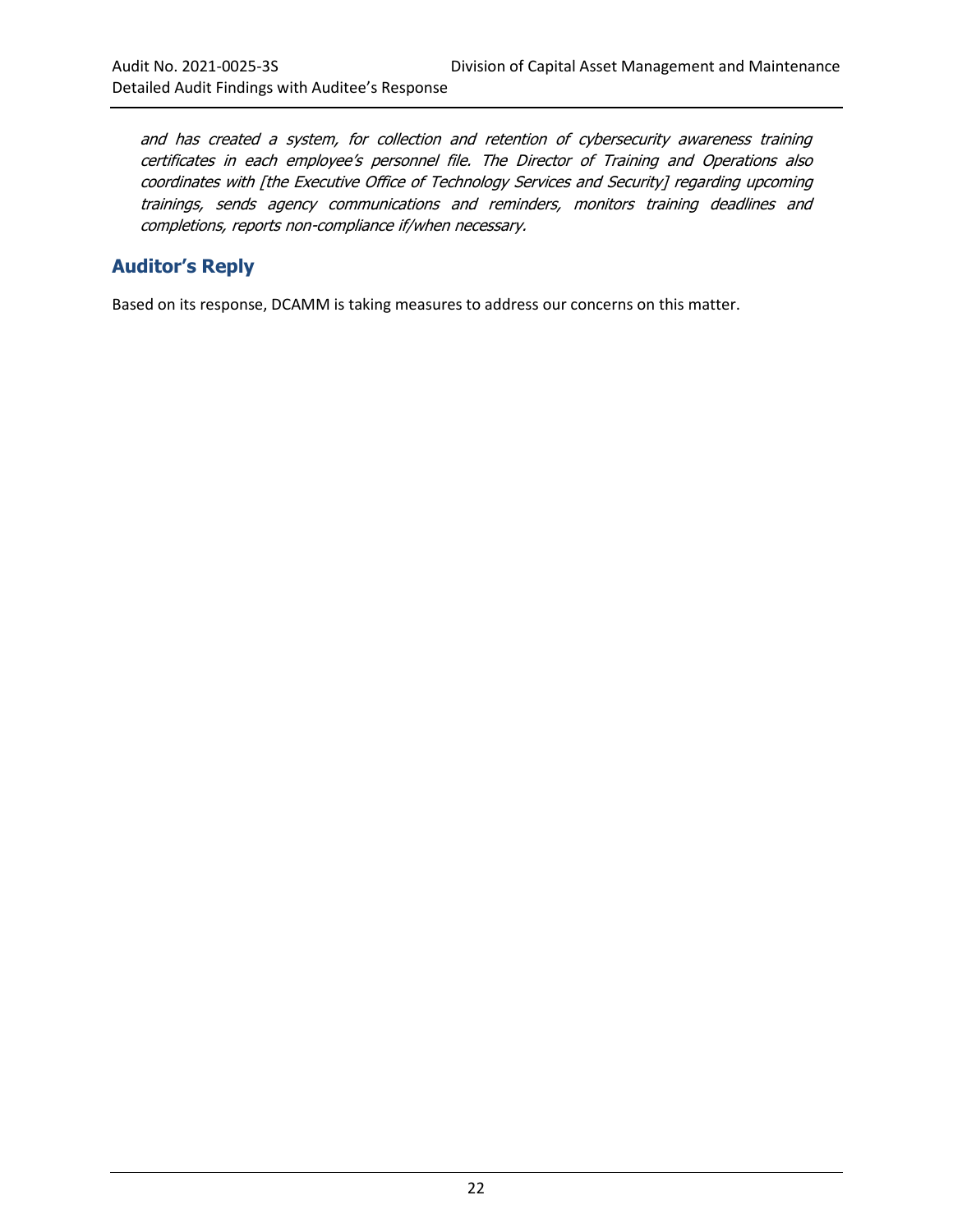## **APPENDIX**

## <span id="page-26-0"></span>**Division of Capital Asset Management and Maintenance Operational Components**

#### **Office of Finance and Administration**

The operations and fiscal activities of the Division of Capital Asset Management and Maintenance (DCAMM) are managed by an internal Office of Finance and Administration, which oversees spending on all projects DCAMM manages as well as daily operational expenses, capital spending plans, human resources, access and opportunities to bid on projects, contractor compliance with diversity requirements, contractor certification, and construction and architecture contracts for publicly funded projects.

#### **Office of the General Counsel**

All DCAMM legal services related to constructing public buildings and real estate are provided by its Office of the General Counsel. The general counsel at DCAMM plays a critical role in real estate transactions, state facility construction, environmental issues, legislative analysis, and litigation. DCAMM's Certification Unit, which is supported by the Office of the General Counsel, is responsible for contractor certification, emergency waiver requests (with respect to rush jobs, sole source selection, or other procurement issues that arise from special circumstances), and the maintenance of decertified contractor lists and comprehensive contractor certification files. The chief legal counsel is appointed by DCAMM's commissioner to head the office and oversee its functions.

#### **Office of Leasing and State Office Planning**

The Office of Leasing and State Office Planning (OLSOP) is responsible for the Commonwealth's leasing activity, manages office buildings, and provides planning and reconfiguration assistance to state agencies to meet changing office needs. On behalf of state agencies, DCAMM leases more than seven million square feet of space from private and public landlords. The Office of Real Estate Management is a department within OLSOP that acquires and sells real property for the Commonwealth as well as providing assistance with licensing, land use, and legal matters to entities that wish to use land owned by the state.